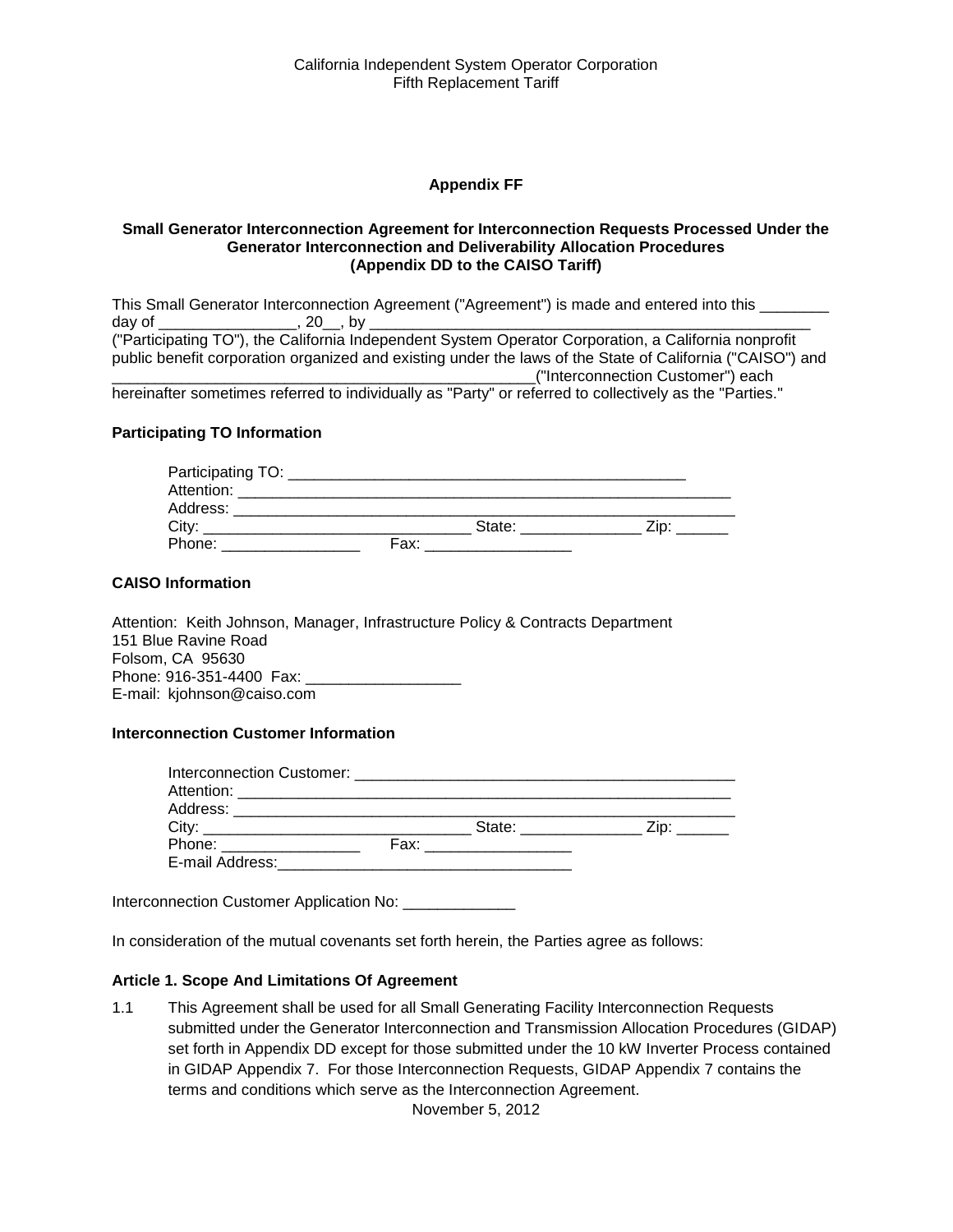- 1.2 This Agreement governs the terms and conditions under which the Interconnection Customer's Small Generating Facility will interconnect with, and operate in parallel with, the Participating TO's Transmission System.
- 1.3 This Agreement does not constitute an agreement to purchase or deliver the Interconnection Customer's power. The purchase or delivery of power and other services that the Interconnection Customer may require will be covered under separate agreements, if any. The Interconnection Customer will be responsible for separately making all necessary arrangements (including scheduling) for delivery of electricity in accordance with the CAISO Tariff.
- 1.4 Nothing in this Agreement is intended to affect any other agreement between or among the Parties.

## 1.5 Responsibilities of the Parties

- 1.5.1 The Parties shall perform all obligations of this Agreement in accordance with all Applicable Laws and Regulations, Operating Requirements, and Good Utility Practice. The Parties shall use the Large Generator Interconnection Agreement (CAISO Tariff Appendix CC) to interpret the responsibilities of the Parties under this Agreement.
- 1.5.2 The Interconnection Customer shall construct, interconnect, operate and maintain its Small Generating Facility and construct, operate, and maintain its Interconnection Facilities in accordance with the applicable manufacturer's recommended maintenance schedule, and in accordance with this Agreement, and with Good Utility Practice.
- 1.5.3 The Participating TO shall construct, operate, and maintain its Interconnection Facilities and Upgrades in accordance with this Agreement, and with Good Utility Practice. The CAISO and the Participating TO shall cause the Participating TO's Transmission System to be operated and controlled in a safe and reliable manner and in accordance with this Agreement.
- 1.5.4 The Interconnection Customer agrees to construct its facilities or systems in accordance with applicable specifications that meet or exceed those provided by the National Electrical Safety Code, the American National Standards Institute, IEEE, Underwriter's Laboratory, and Operating Requirements in effect at the time of construction and other applicable national and state codes and standards. The Interconnection Customer agrees to design, install, maintain, and operate its Small Generating Facility so as to reasonably minimize the likelihood of a disturbance adversely affecting or impairing the system or equipment of the Participating TO and any Affected Systems. The Interconnection Customer shall comply with the Participating TO's Interconnection Handbook. In the event of a conflict between the terms of this Agreement and the terms of the Participating TO's Interconnection Handbook, the terms in this Agreement shall govern.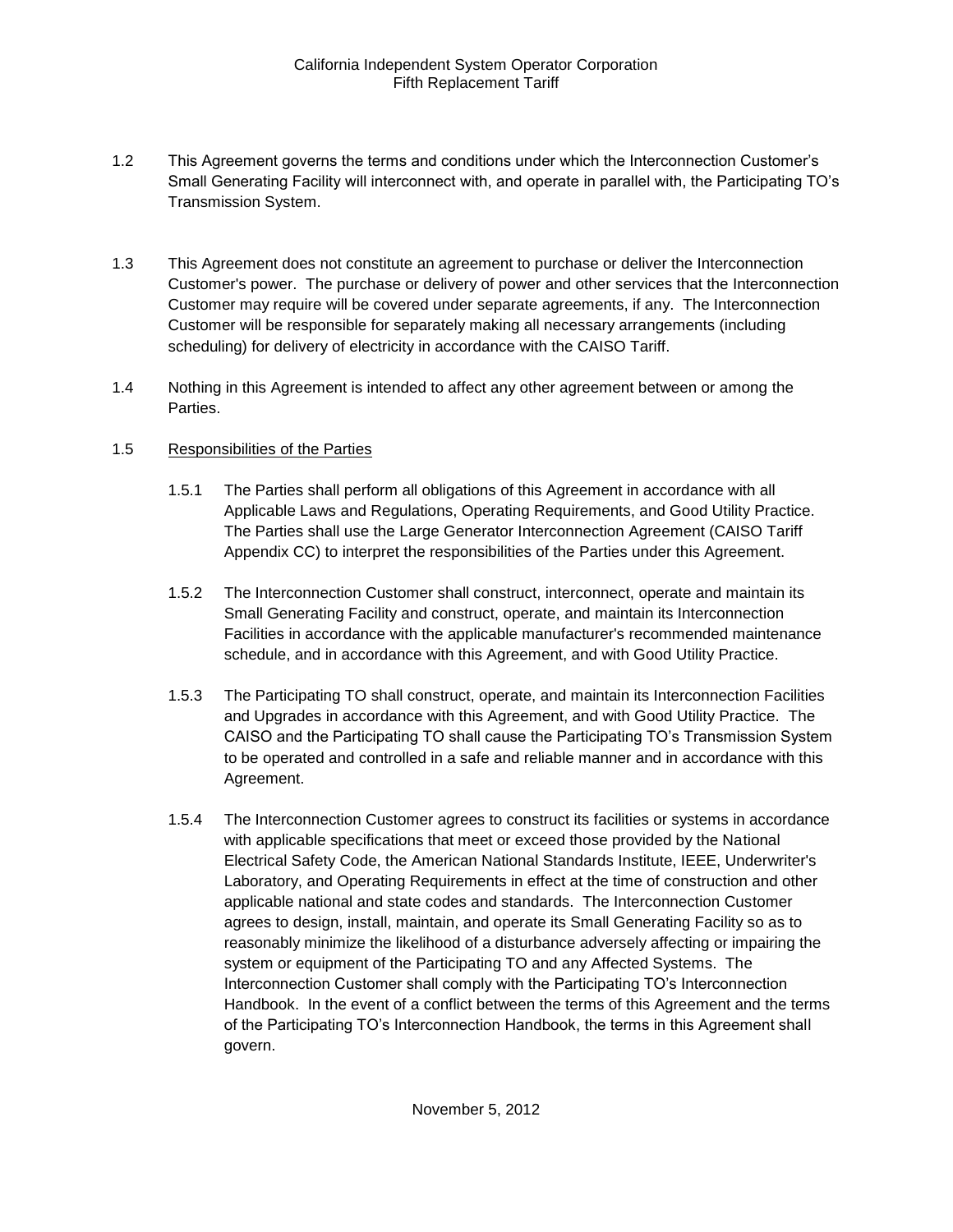- 1.5.5 Each Party shall operate, maintain, repair, and inspect, and shall be fully responsible for the facilities that it now or subsequently may own unless otherwise specified in the Attachments to this Agreement. Each Party shall be responsible for the safe installation, maintenance, repair and condition of their respective lines and appurtenances on their respective sides of the point of change of ownership. The Participating TO and the Interconnection Customer, as appropriate, shall provide Interconnection Facilities that adequately protect the CAISO Controlled Grid, the Participating TO's electric system, the Participating TO's personnel, and other persons from damage and injury. The allocation of responsibility for the design, installation, operation, maintenance and ownership of Interconnection Facilities shall be delineated in the Attachments to this Agreement.
- 1.5.6 The Participating TO and the CAISO shall coordinate with Affected Systems to support the interconnection.
- 1.5.7 [This provision is intentionally omitted.]

## 1.6 Parallel Operation Obligations

Once the Small Generating Facility has been authorized to commence parallel operation, the Interconnection Customer shall abide by all rules and procedures pertaining to the parallel operation of the Small Generating Facility in the CAISO Balancing Authority Area, including, but not limited to; 1) the rules and procedures concerning the operation of generation set forth in the CAISO Tariff for the CAISO Controlled Grid and; 2) the Operating Requirements set forth in Attachment 5 of this Agreement.

## 1.7 Metering

The Interconnection Customer shall be responsible for the reasonable and necessary cost for the purchase, installation, operation, maintenance, testing, repair, and replacement of metering and data acquisition equipment specified in Attachments 2 and 3 of this Agreement. The Interconnection Customer's metering (and data acquisition, as required) equipment shall conform to applicable industry rules and Operating Requirements.

## 1.8 Reactive Power

- 1.8.1 The Interconnection Customer shall design its Small Generating Facility to maintain a composite power delivery at continuous rated power output at the terminals of each generating unit at a power factor within the range of 0.95 leading to 0.90 lagging, unless the CAISO has established different requirements that apply to all similarly situated generators in the CAISO Balancing Authority Area on a comparable basis. The requirements of this paragraph shall not apply to wind generators and the requirements of Attachment 7 shall apply instead.
- 1.8.2 Payment to the Interconnection Customer for reactive power that the Small Generating Facility provides or absorbs when the CAISO requests the Interconnection Customer to operate its Small Generating Facility outside the range specified in article 1.8.1 will be made by the CAISO in accordance with the applicable provisions of the CAISO Tariff.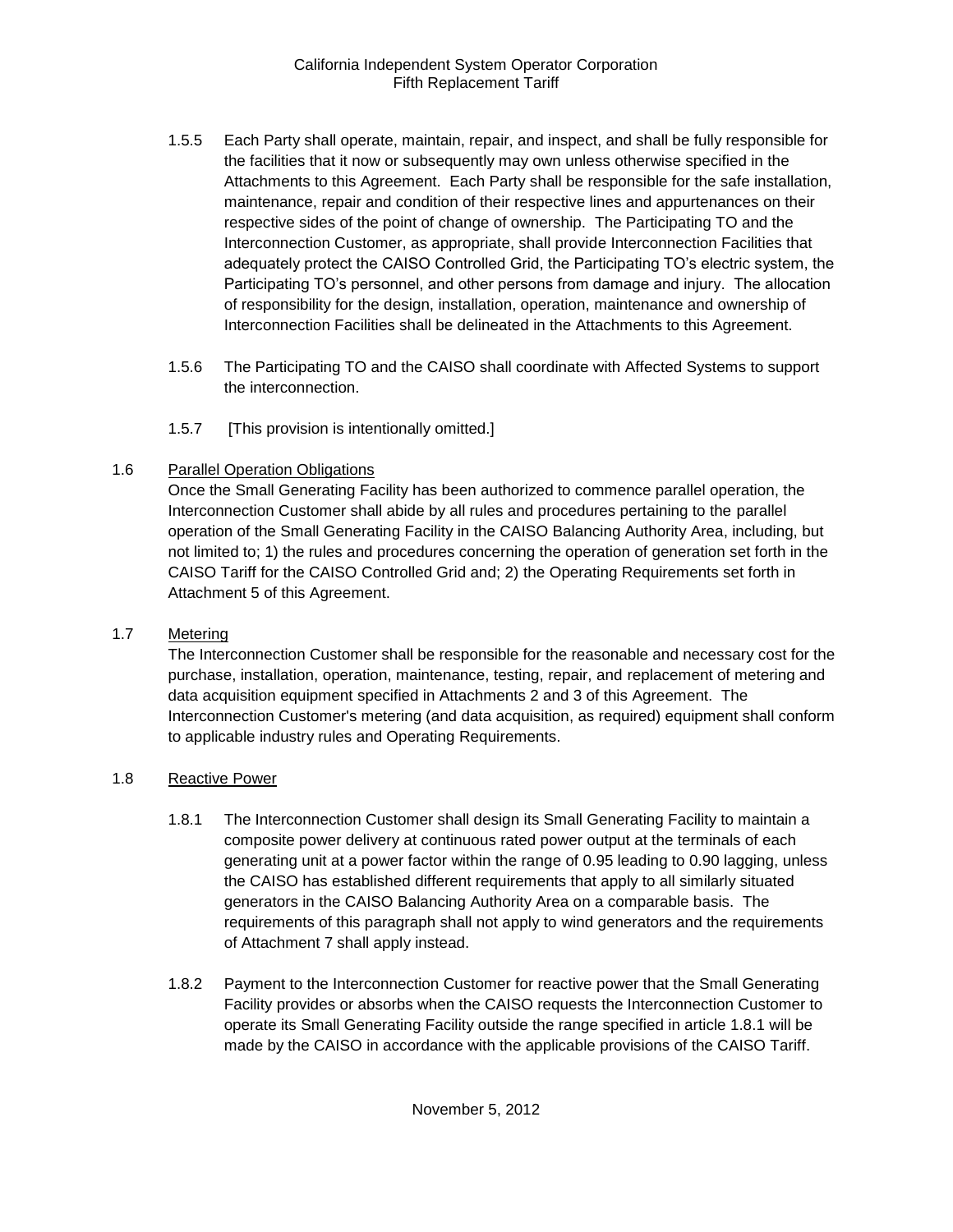1.9 Capitalized terms used herein shall have the meanings specified in the Glossary of Terms in Attachment 1 or the body of this Agreement.

#### 1.10 TP Deliverability

To the extent that an Interconnection Customer is eligible for and has been allocated TP Deliverability pursuant to Section 8.9 of the GIDAP, the Interconnection Customer's right to retain such allocated TP Deliverability shall be contingent upon satisfying the obligations set forth in Section 8.9.3 of the GIDAP.

#### **Article 2. Inspection, Testing, Authorization, And Right Of Access**

- 2.1 Equipment Testing and Inspection
	- 2.1.1 The Interconnection Customer shall test and inspect its Small Generating Facility and Interconnection Facilities prior to interconnection. The Interconnection Customer shall notify the Participating TO and the CAISO of such activities no fewer than five (5) Business Days (or as may be agreed to by the Parties) prior to such testing and inspection. Testing and inspection shall occur on a Business Day. The Participating TO and the CAISO may, at their own expense, send qualified personnel to the Small Generating Facility site to inspect the interconnection and observe the testing. The Interconnection Customer shall provide the Participating TO and the CAISO a written test report when such testing and inspection is completed.
	- 2.1.2 The Participating TO and the CAISO shall provide the Interconnection Customer written acknowledgment that they have received the Interconnection Customer's written test report. Such written acknowledgment shall not be deemed to be or construed as any representation, assurance, guarantee, or warranty by the Participating TO or the CAISO of the safety, durability, suitability, or reliability of the Small Generating Facility or any associated control, protective, and safety devices owned or controlled by the Interconnection Customer or the quality of power produced by the Small Generating Facility.
- 2.2 Authorization Required Prior to Parallel Operation
	- 2.2.1 The Participating TO and the CAISO shall use Reasonable Efforts to list applicable parallel operation requirements in Attachment 5 of this Agreement. Additionally, the Participating TO and the CAISO shall notify the Interconnection Customer of any changes to these requirements as soon as they are known. The Participating TO and the CAISO shall make Reasonable Efforts to cooperate with the Interconnection Customer in meeting requirements necessary for the Interconnection Customer to commence parallel operations by the in-service date.
	- November 5, 2012 2.2.2 The Interconnection Customer shall not operate its Small Generating Facility in parallel with the Participating TO's Transmission System without prior written authorization of the Participating TO. The Participating TO will provide such authorization to the Interconnection Customer and the CAISO once the Participating TO receives notification that the Interconnection Customer has complied with all applicable parallel operation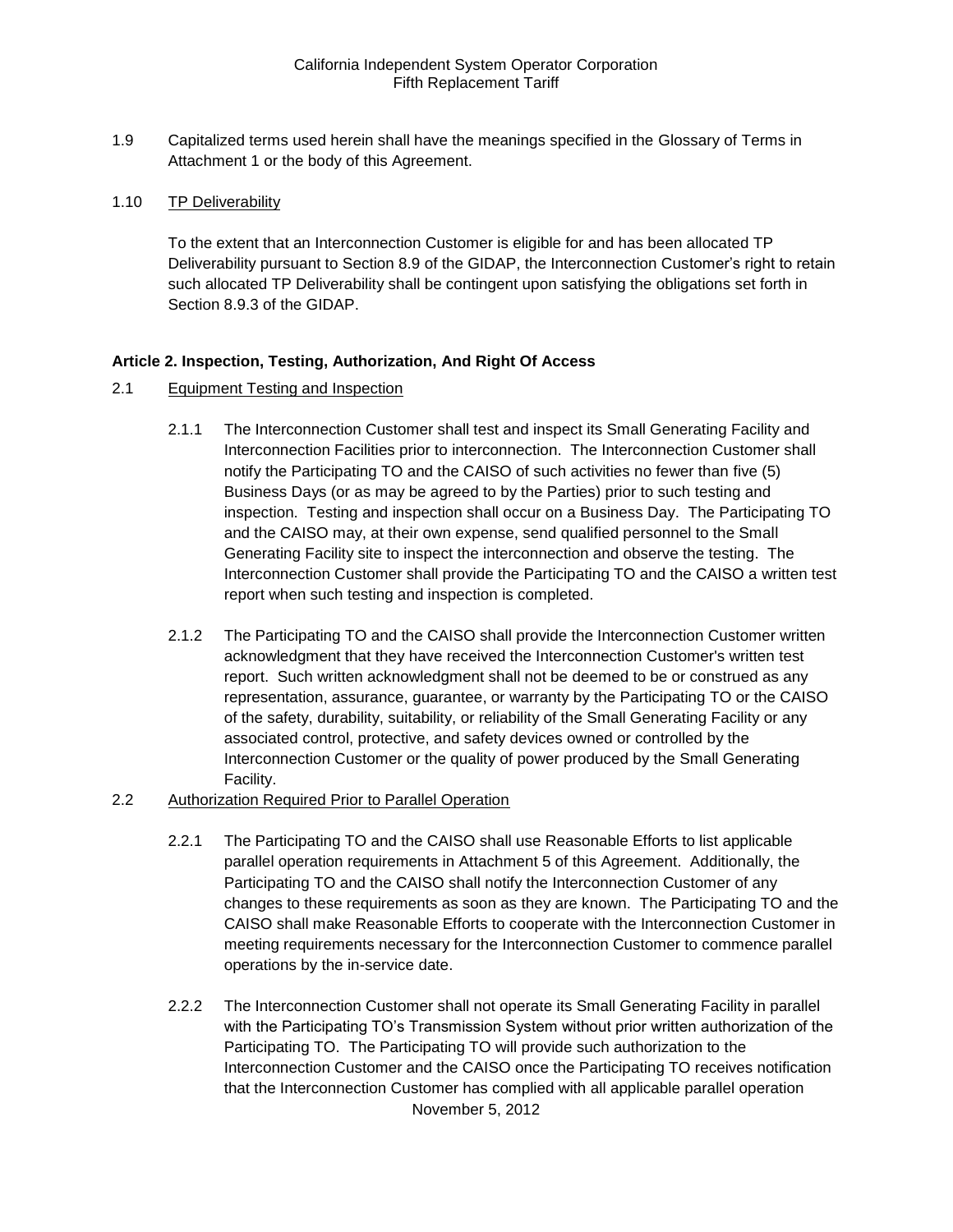requirements. Such authorization shall not be unreasonably withheld, conditioned, or delayed.

#### 2.3 Right of Access to Premises

- 2.3.1 Upon reasonable notice, the Participating TO and the CAISO may send a qualified person to the premises of the Interconnection Customer at or immediately before the time the Small Generating Facility first produces energy to inspect the interconnection, and observe the commissioning of the Small Generating Facility (including any required testing), startup, and operation for a period of up to three (3) Business Days after initial start-up of the unit. In addition, the Interconnection Customer shall notify the Participating TO and the CAISO at least five (5) Business Days prior to conducting any on-site verification testing of the Small Generating Facility.
- 2.3.2 Following the initial inspection process described above, at reasonable hours, and upon reasonable notice, or at any time without notice in the event of an emergency or hazardous condition, the Participating TO and the CAISO shall have access to the Interconnection Customer's premises for any reasonable purpose in connection with the performance of the obligations imposed on it by this Agreement or if necessary to meet its legal obligation to provide service to its customers.
- 2.3.3 Each Party shall be responsible for its own costs associated with following this article.

## **Article 3. Effective Date, Term, Termination, And Disconnection**

3.1 Effective Date

This Agreement shall become effective upon execution by the Parties subject to acceptance by FERC (if applicable), or if filed unexecuted, upon the date specified by the FERC. The Participating TO and the CAISO shall promptly file this Agreement with the FERC upon execution, if required.

## 3.2 Term of Agreement

This Agreement shall become effective on the Effective Date and shall remain in effect for a period of \_\_\_\_ years from the Effective Date (term specified in individual agreements to be ten (10) years or such other longer period as the Interconnection Customer may request) and shall be automatically renewed for each successive one-year period thereafter, unless terminated earlier in accordance with article 3.3 of this Agreement.

#### 3.3 Termination

No termination shall become effective until the Parties have complied with all Applicable Laws and Regulations applicable to such termination, including the filing with FERC of a notice of termination of this Agreement (if required), which notice has been accepted for filing by FERC.

- 3.3.1 The Interconnection Customer may terminate this Agreement at any time by giving the Participating TO and the CAISO twenty (20) Business Days written notice.
- 3.3.2 Any Party may terminate this Agreement after Default pursuant to article 7.6.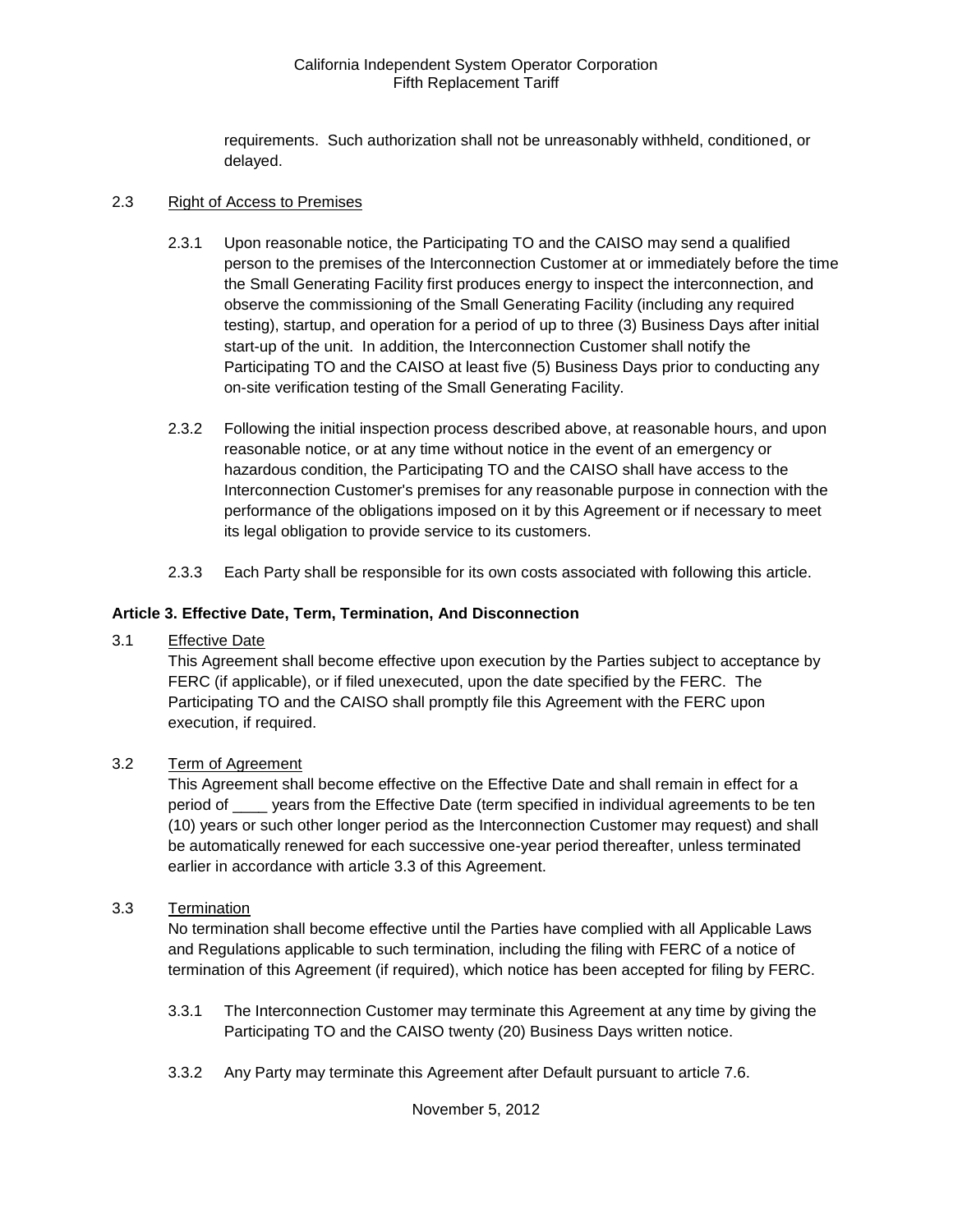- 3.3.3 Upon termination of this Agreement, the Small Generating Facility will be disconnected from the CAISO Controlled Grid. All costs required to effectuate such disconnection shall be borne by the terminating Party, unless such termination resulted from the nonterminating Party's Default of this Agreement or such non-terminating Party otherwise is responsible for these costs under this Agreement.
- 3.3.4 The termination of this Agreement shall not relieve any Party of its liabilities and obligations, owed or continuing at the time of termination.
- 3.3.5 The provisions of this article shall survive termination or expiration of this Agreement.

#### 3.4 Temporary Disconnection

Temporary disconnection of the Small Generating Facility or associated Interconnection Facilities shall continue only for so long as reasonably necessary under Good Utility Practice.

## 3.4.1 Emergency Conditions

"Emergency Condition" shall mean a condition or situation: (1) that in the judgment of the Party making the claim is imminently likely to endanger life or property; (2) that, in the case of the CAISO, is imminently likely (as determined in a non-discriminatory manner) to cause a material adverse effect on the security of, or damage to, the CAISO Controlled Grid or the electric systems of others to which the CAISO Controlled Grid is directly connected; (3) that, in the case of the Participating TO, is imminently likely (as determined in a non-discriminatory manner) to cause a material adverse effect on the security of, or damage to, the Participating TO's Transmission System, the Participating TO's Interconnection Facilities, Distribution System, or the electric systems of others to which the Participating TO's electric system is directly connected; or (4) that, in the case of the Interconnection Customer, is imminently likely (as determined in a nondiscriminatory manner) to cause a material adverse effect on the security of, or damage to, the Small Generating Facility or the Interconnection Customer's Interconnection Facilities. Under Emergency Conditions, the CAISO or the Participating TO may immediately suspend interconnection service and temporarily disconnect the Small Generating Facility. The Participating TO or the CAISO shall notify the Interconnection Customer promptly when it becomes aware of an Emergency Condition that may reasonably be expected to affect the Interconnection Customer's operation of the Small Generating Facility or the Interconnection Customer's Interconnection Facilities. The Interconnection Customer shall notify the Participating TO and the CAISO promptly when it becomes aware of an Emergency Condition that may reasonably be expected to affect the CAISO Controlled Grid, the Participating TO's Interconnection Facilities, or any Affected Systems. To the extent information is known, the notification shall describe the Emergency Condition, the extent of the damage or deficiency, the expected effect on the operation of the Interconnection Customer's or Participating TO's facilities and operations, its anticipated duration, and the necessary corrective action.

#### 3.4.2 Routine Maintenance, Construction, and Repair

The Participating TO or the CAISO may interrupt interconnection service or curtail the output of the Small Generating Facility and temporarily disconnect the Small Generating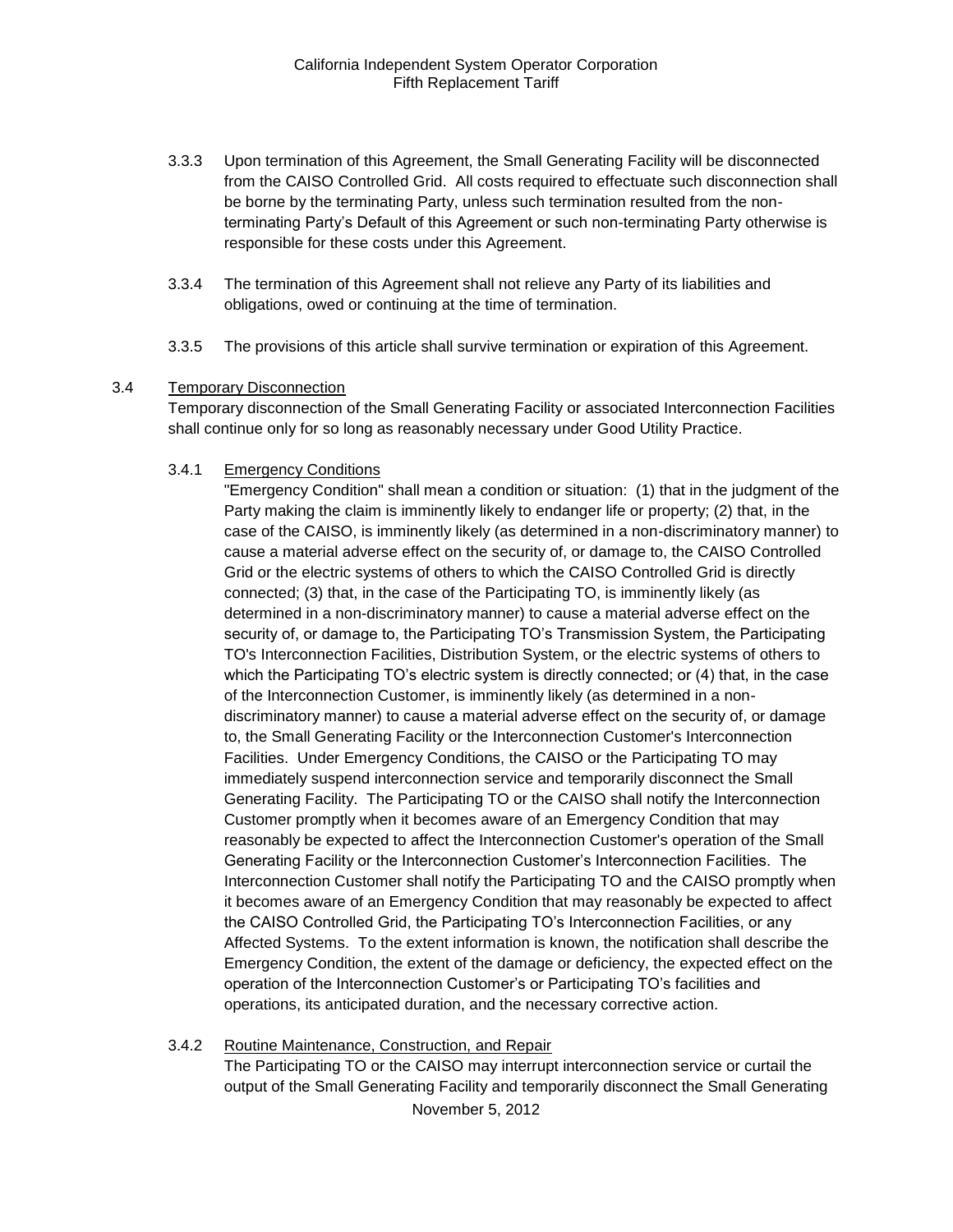Facility from the CAISO Controlled Grid when necessary for routine maintenance, construction, and repairs on the CAISO Controlled Grid or the Participating TO's electric system. The Party scheduling the interruption shall provide the Interconnection Customer with (5) five Business Days notice prior to such interruption. The Party scheduling the interruption shall use Reasonable Efforts to coordinate such reduction or temporary disconnection with the Interconnection Customer.

The Interconnection Customer shall update its planned maintenance schedules in accordance with the CAISO Tariff. The CAISO may request the Interconnection Customer to reschedule its maintenance as necessary to maintain the reliability of the CAISO Controlled Grid in accordance with the CAISO Tariff. Such planned maintenance schedules and updates and changes to such schedules shall be provided by the Interconnection Customer to the Participating TO concurrently with their submittal to the CAISO.

## 3.4.3 Forced Outages

During any forced outage, the Participating TO or the CAISO may suspend interconnection service to effect immediate repairs on the CAISO Controlled Grid or the Participating TO's electric system. The Participating TO or the CAISO shall use Reasonable Efforts to provide the Interconnection Customer with prior notice. If prior notice is not given, the Participating TO or the CAISO shall, upon request, provide the Interconnection Customer written documentation after the fact explaining the circumstances of the disconnection. The Interconnection Customer shall notify CAISO, as soon as practicable, of all forced outages or reductions of the Small Generating Facility in accordance with the CAISO Tariff.

## 3.4.4 Adverse Operating Effects

The Participating TO or the CAISO shall notify the Interconnection Customer as soon as practicable if, based on Good Utility Practice, operation of the Small Generating Facility may cause disruption or deterioration of service to other customers served from the same electric system, or if operating the Small Generating Facility could cause damage to the CAISO Controlled Grid, the Participating TO's Transmission System or Affected Systems. Supporting documentation used to reach the decision to disconnect shall be provided to the Interconnection Customer upon request. If, after notice, the Interconnection Customer fails to remedy the adverse operating effect within a reasonable time, the Participating TO or the CAISO may disconnect the Small Generating Facility. The Participating TO or the CAISO shall provide the Interconnection Customer with (5) five Business Day notice of such disconnection, unless the provisions of article 3.4.1 apply.

## 3.4.5 Modification of the Small Generating Facility

The Interconnection Customer must receive written authorization from the Participating TO and the CAISO before making any change to the Small Generating Facility that may have a material impact on the safety or reliability of the CAISO Controlled Grid or the Participating TO's electric system. Such authorization shall not be unreasonably withheld. Modifications shall be done in accordance with Good Utility Practice. If the Interconnection Customer makes such modification without the Participating TO's and the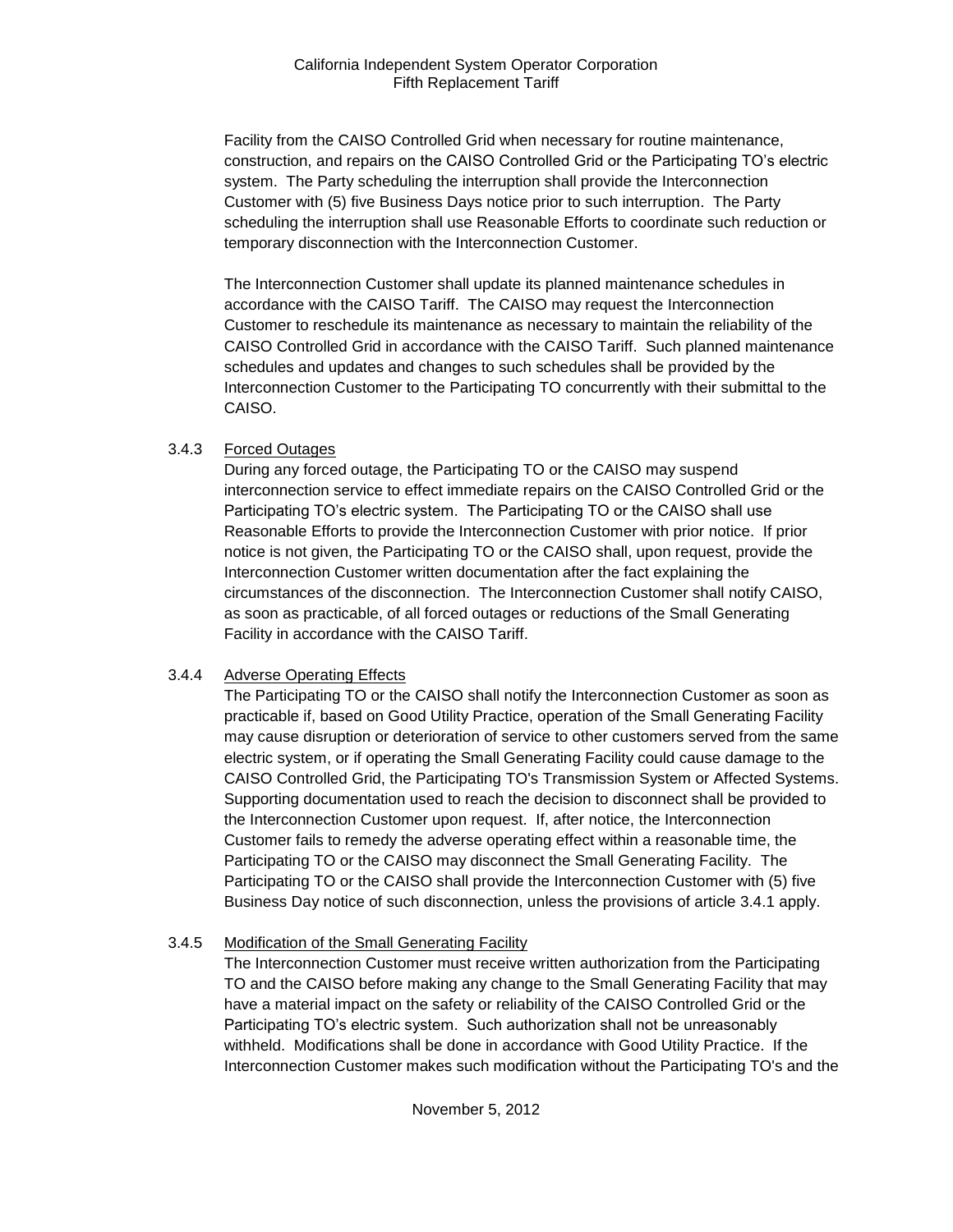CAISO's prior written authorization, the Participating TO or the CAISO shall have the right to temporarily disconnect the Small Generating Facility.

3.4.6 Reconnection

The Parties shall cooperate with each other to restore the Small Generating Facility, Interconnection Facilities, the Participating TO's electric system, and the CAISO Controlled Grid to their normal operating state as soon as reasonably practicable following a temporary disconnection.

## **Article 4. Costs for Interconnection Facilities & Distribution Upgrades**

- 4.1 Interconnection Facilities
	- 4.1.1 The Interconnection Customer shall pay for the cost of the Interconnection Facilities itemized in Attachment 2 of this Agreement. The Participating TO shall provide a best estimate cost, including overheads, for the purchase and construction of its Interconnection Facilities and provide a detailed itemization of such costs. Costs associated with Interconnection Facilities may be shared with other entities that may benefit from such facilities by agreement of the Interconnection Customer, such other entities, the CAISO, and the Participating TO.
	- 4.1.2 The Interconnection Customer shall be responsible for its share of all reasonable expenses, including overheads, associated with (1) owning, operating, maintaining, repairing, and replacing its own Interconnection Facilities, and (2) operating, maintaining, repairing, and replacing the Participating TO's Interconnection Facilities.

## 4.2 Distribution Upgrades

The Participating TO shall design, procure, construct, install, and own the Distribution Upgrades described in Attachment 6 of this Agreement. If the Participating TO and the Interconnection Customer agree, the Interconnection Customer may construct Distribution Upgrades that are located on land owned by the Interconnection Customer. The actual cost of the Distribution Upgrades, including overheads, shall be directly assigned to the Interconnection Customer.

## **Article 5. Cost Responsibility For Network Upgrades**

5.1 Applicability

No portion of this Article 5 shall apply unless the interconnection of the Small Generating Facility requires Network Upgrades.

5.2 Network Upgrades

The Participating TO shall design, procure, construct, install, and own the Network Upgrades described in Attachment 6 of this Agreement, except for Merchant Network Upgrades. If the Participating TO and the Interconnection Customer agree, the Interconnection Customer may construct Network Upgrades that are located on land owned by the Interconnection Customer. The actual cost of the Network Upgrades, including overheads, shall be borne initially by the Interconnection Customer. For costs associated with Area Delivery Network Upgrades, any cost estimates will be advisory in nature and will not be considered as definitive or as establishing a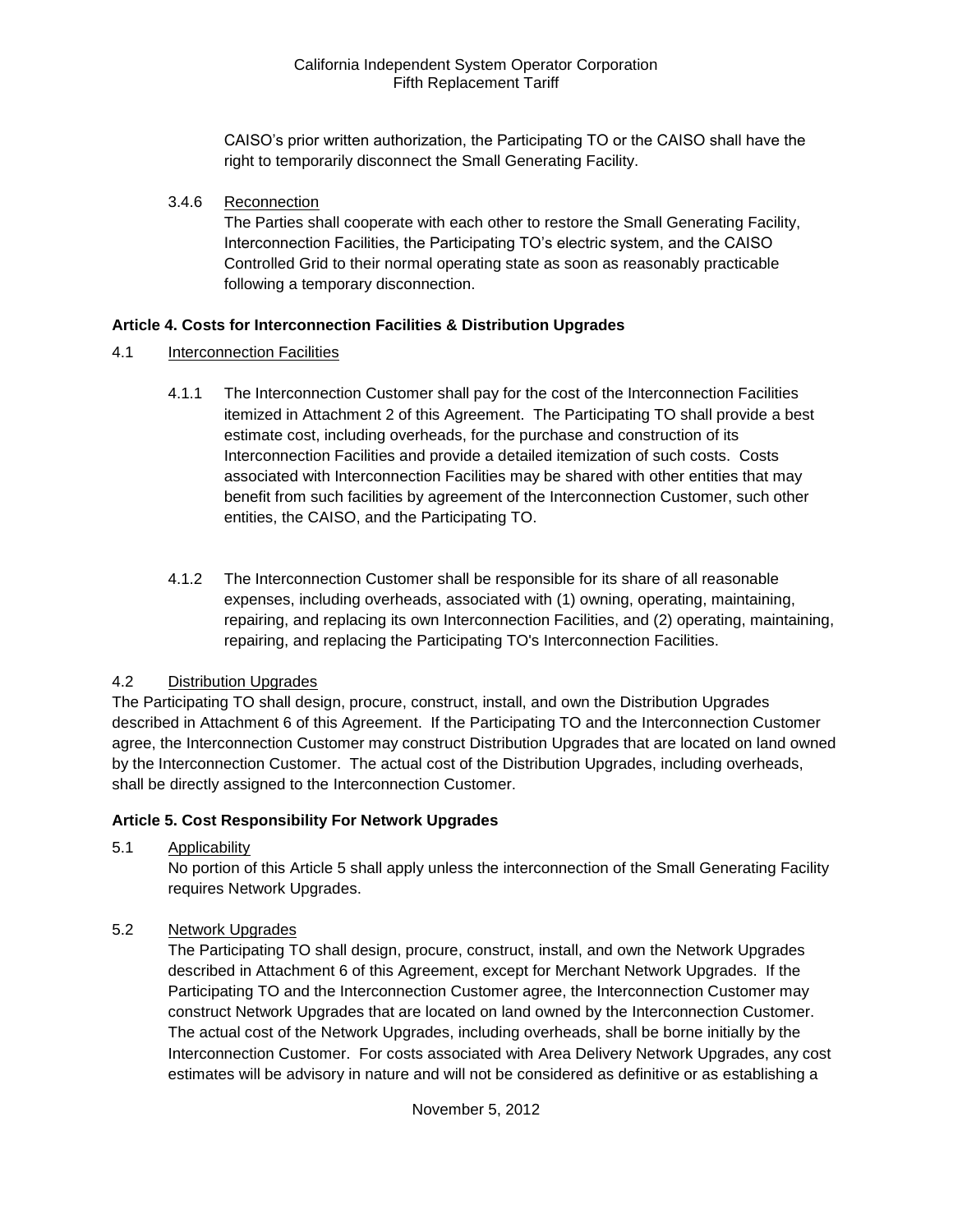cap on the maximum cost responsibility of the Interconnection Customer for Area Delivery Network Upgrades.

#### 5.2.1 Merchant Network Upgrades

If the Interconnection Customer is an Option (B) Interconnection Customer, the Interconnection Customer may elect to have a party other than the applicable Participating TO construct some or all of the LDNU and ADNU that the Interconnection Customer has the obligation to fund and that are not subject to reimbursement. Such LDNU and ADNU will be constructed and incorporated into the CAISO Controlled Grid pursuant to the provisions for Merchant Transmission Facilities in CAISO Tariff Sections 24.4.6.1 and 36.11.

#### 5.3 Transmission Credits

No later than thirty (30) days prior to the Commercial Operation Date, the Interconnection Customer may make a one-time election by written notice to the CAISO and the Participating TO to receive Congestion Revenue Rights as defined in and as available under the CAISO Tariff at the time of the election in accordance with the CAISO Tariff, in lieu of a repayment of the cost of Network Upgrades in accordance with Article 5.3.1.

#### 5.3.1 Repayment of Amounts Advanced for Network Upgrades

## 5.3.1.1 Repayment of Amounts Advanced Regarding Non-Phased Generating Facilities

Upon the Commercial Operation Date of a Generating Facility that is not a Phased Generating Facility, the Interconnection Customer shall be entitled to a repayment for the Interconnection Customer's contribution to the cost of Network Upgrades as follows:

- (a) For Reliability Network Upgrades, the Interconnection Customer shall be entitled to a repayment of the Interconnection Customer's assigned cost responsibility for Reliability Network Upgrades up to a maximum of \$60,000 per MW of generating capacity. For purposes of this determination, generating capacity will be based on the capacity of the Interconnection Customer's Generating Facility at the time it achieves Commercial Operation. To the extent that such repayment does not cover all of the costs of the Interconnection Customer's Reliability Network Upgrades, the Interconnection Customer shall receive CRRs for that portion of its Reliability Network Upgrades that are not covered by cash repayment.
- (b) For Local Delivery Network Upgrades:
	- November 5, 2012 i. If the Interconnection Customer is an Option (B) Interconnection Customer and has been allocated and continues to be eligible to receive TP Deliverability pursuant to the GIDAP, the Interconnection Customer shall be entitled to repayment of a portion of the total amount paid to the Participating TO for the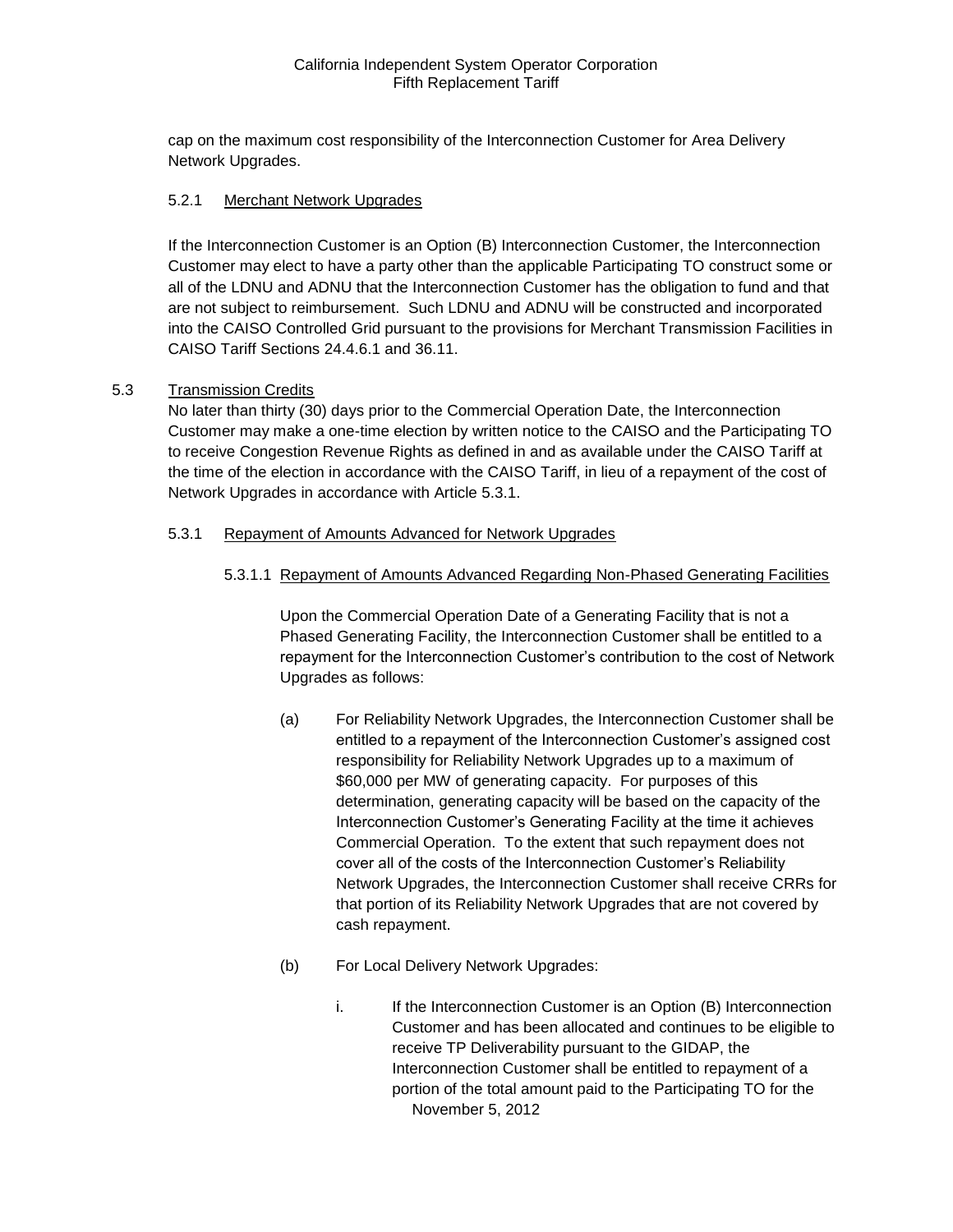cost of Local Delivery Network Upgrades for which it is responsible. The repayment amount shall be determined by dividing the amount of TP Deliverability received by the amount of deliverability requested by the Interconnection Customer, and multiplying that percentage by the total amount paid to the Participating TO by the Interconnection Customer for Local Delivery Network Upgrades.

- ii. If the Interconnection Customer is an Option (B) Interconnection Customer and has not been allocated any TP Deliverability, the Interconnection Customer shall not be entitled to repayment for the cost of Local Delivery Network Upgrades.
- (iii) If the Interconnection Customer is an Option (A) Interconnection Customer, the Interconnection Customer shall be entitled to a repayment equal to the total amount paid to the Participating TO for the costs of Local Delivery Network Upgrades for which it is responsible.
- (c) For Area Delivery Network Upgrades, the Interconnection Customer shall not be entitled to repayment for the costs of Area Delivery Network Upgrades.
- (d) If an Option (B) Interconnection Customer elects and is eligible to construct and own Merchant Network Upgrades as set forth in Article 5.2.1 of this SGIA, then the Interconnection Customer shall not be entitled to any repayment pursuant to this SGIA.

Such repayment amount shall include any tax gross-up or other tax-related payments associated with Network Upgrades not refunded to the Interconnection Customer, and shall be paid to the Interconnection Customer by the Participating TO on a dollar-for-dollar basis either through (1) direct payments made on a levelized basis over the five-year period commencing on the Commercial Operation Date; or (2) any alternative payment schedule that is mutually agreeable to the Interconnection Customer and Participating TO, provided that such amount is paid within five (5) years from the Commercial Operation Date. Notwithstanding the foregoing, if this Agreement terminates within five (5) years from the Commercial Operation Date, the Participating TO's obligation to pay refunds to the Interconnection Customer shall cease as of the date of termination.

## 5.3.1.2 Repayment of Amounts Advanced Regarding Phased Generating Facilities

Upon the Commercial Operation Date of each phase of a Phased Generating Facility, the Interconnection Customer shall be entitled to a repayment equal to the amount paid to the Participating TO for the cost of Network Upgrades for that completed phase for which the Interconnection Customer is responsible, subject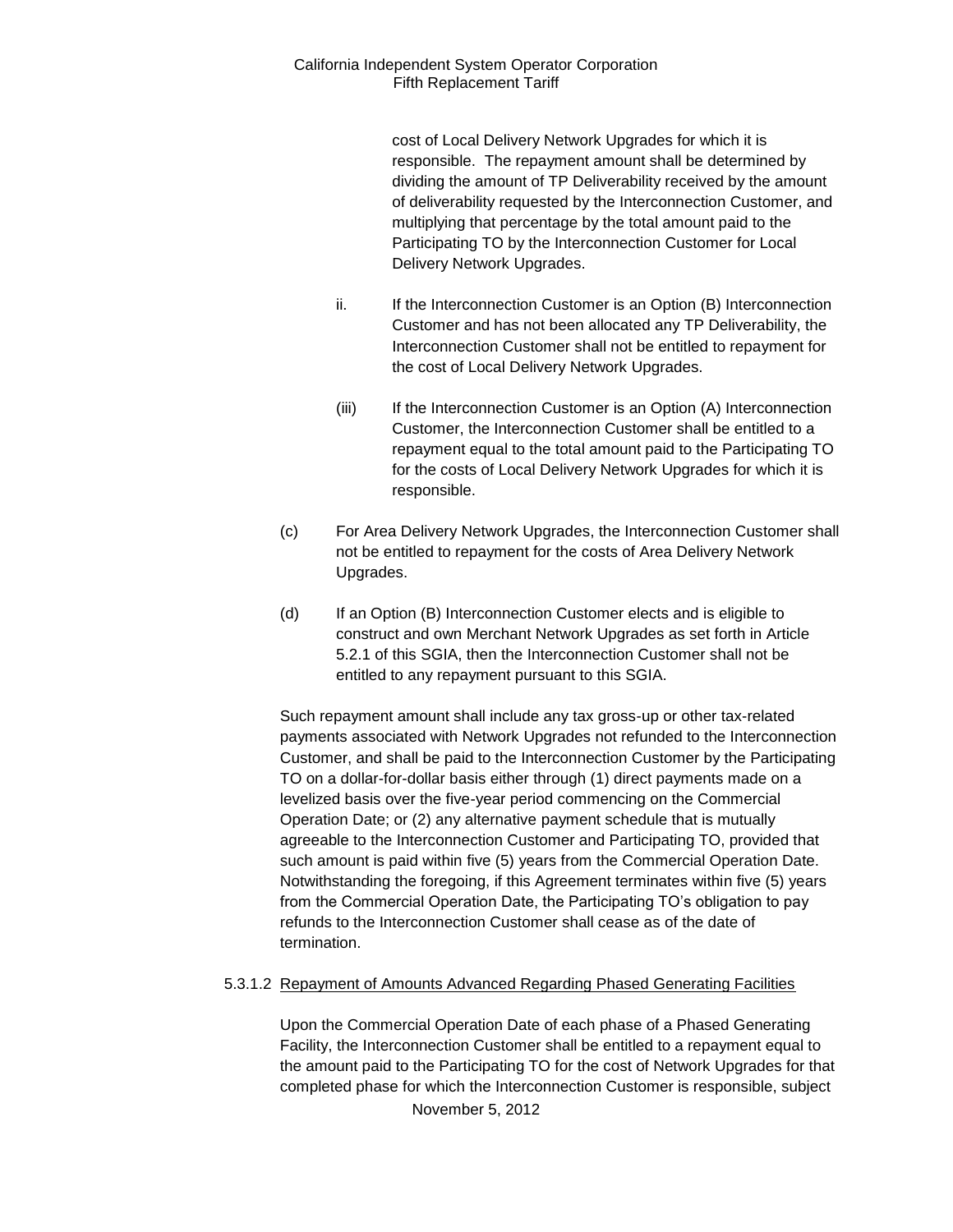to the limitations specified in Article 5.3.1.1, if all of the following conditions are satisfied:

(a) The Generating Facility is capable of being constructed in phases;

(b) The Generating Facility is specified in the SGIA as being constructed in phases;

(c) The completed phase corresponds to one of the phases specified in the SGIA;

(d) The Interconnection Customer has tendered notice pursuant to the SGIA that the phase has achieved Commercial Operation;

(e) All parties to the SGIA have agreed that the completed phase meets the requirements set forth in the SGIA and any other operating, metering, and interconnection requirements to permit generation output of the entire capacity of the completed phase as specified in the SGIA;

(f) The Network Upgrades necessary for the completed phase to meet the desired level of deliverability are in service; and

(g) The Interconnection Customer has posted one hundred (100) percent of the Interconnection Financial Security required for the Network Upgrades for all the phases of the Generating Facility.

Upon satisfaction of these conditions (a) through (g), the Interconnection Customer shall be entitled to receive a partial repayment of its financed cost responsibility, to the extent that it is otherwise eligible for such repayment pursuant to Article 5.3.1.1, in an amount equal to the percentage of the Generating Facility declared to be in Commercial Operation multiplied by the cost of the Network Upgrades associated with the completed phase. The Interconnection Customer shall be entitled to repayment in this manner for each completed phase until the entire Generating Facility is completed.

If the SGIA includes a partial termination provision and the partial termination right has been exercised with regard to a phase that has not been built, then the Interconnection Customer's eligibility for repayment under this Article as to the remaining phases shall not be diminished. If the Interconnection Customer completes one or more phases and then defaults on the SGIA, the Participating TO and the CAISO shall be entitled to offset any losses or damages resulting from the default against any repayments made for Network Upgrades related to the completed phases, provided that the party seeking to exercise the offset has complied with any requirements which may be required to apply the stream of payments utilized to make the repayment to the Interconnection Customer as an offset.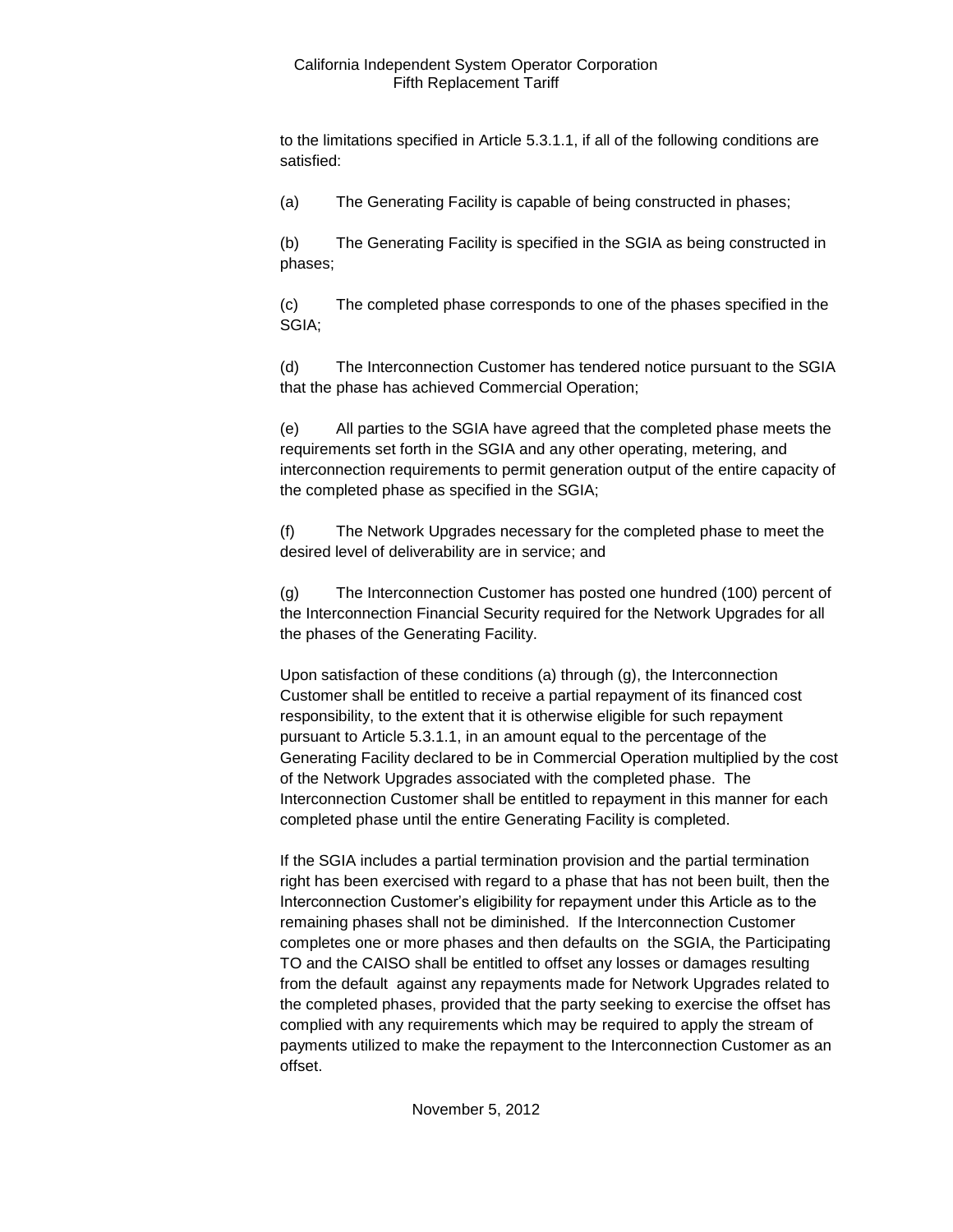Any repayment amount for completion of a phase shall include any tax gross-up or other tax-related payments associated with Network Upgrades not refunded to the Interconnection Customer, and shall be paid to the Interconnection Customer by the Participating TO on a dollar-for-dollar basis either through (1) direct payments made on a levelized basis over the five-year period commencing on the Commercial Operation Date; or (2) any alternative payment schedule that is mutually agreeable to the Interconnection Customer and Participating TO, provided that such amount is paid within five (5) years from the Commercial Operation Date. Notwithstanding the foregoing, if this Agreement terminates within five (5) years from the Commercial Operation Date, the Participating TO's obligation to pay refunds to the Interconnection Customer shall cease as of the date of termination.

## 5.3.1.3 Interest Payments and Assignment Rights

Any repayment shall include interest calculated in accordance with the methodology set forth in FERC's regulations at 18 C.F.R. §35.19a(a)(2)(iii) from the date of any payment for Network Upgrades through the date on which the Interconnection Customer receives a repayment of such payment. Interest shall continue to accrue on the repayment obligation so long as this Agreement is in effect. The Interconnection Customer may assign such repayment rights to any person.

5.3.1.4 Failure to Achieve Commercial Operation

## 5.3.2 Special Provisions for Affected Systems

The Interconnection Customer shall enter into an agreement with the owner of the Affected System and/or other affected owners of portions of the CAISO Controlled Grid, as applicable, in accordance with the GIDAP. Such agreement shall specify the terms governing payments to be made by the Interconnection Customer to the owner of the Affected System and/or other affected owners of portions of the CAISO Controlled Grid. In no event shall the Participating TO be responsible for the repayment for any facilities that are not part of the Participating TO's Transmission System.

## 5.3.3 Rights Under Other Agreements

Notwithstanding any other provision of this Agreement, nothing herein shall be construed as relinquishing or foreclosing any rights, including but not limited to firm transmission rights, capacity rights, transmission congestion rights, or transmission credits, that the Interconnection Customer shall be entitled to, now or in the future, under any other agreement or tariff as a result of, or otherwise associated with, the transmission capacity, if any, created by the Network Upgrades, including the right to obtain cash reimbursements or transmission credits for transmission service that is not associated with the Small Generating Facility.

5.3.4 Compensation for Customer-Funded Upgrades Utilized by Subsequent Interconnection Customers. If the Interconnection Customer funds Network Upgrades for which it is not eligible for repayment, the Interconnection Customer will be entitled to direct compensation by any Interconnection Customers in later Queue Clusters that utilize such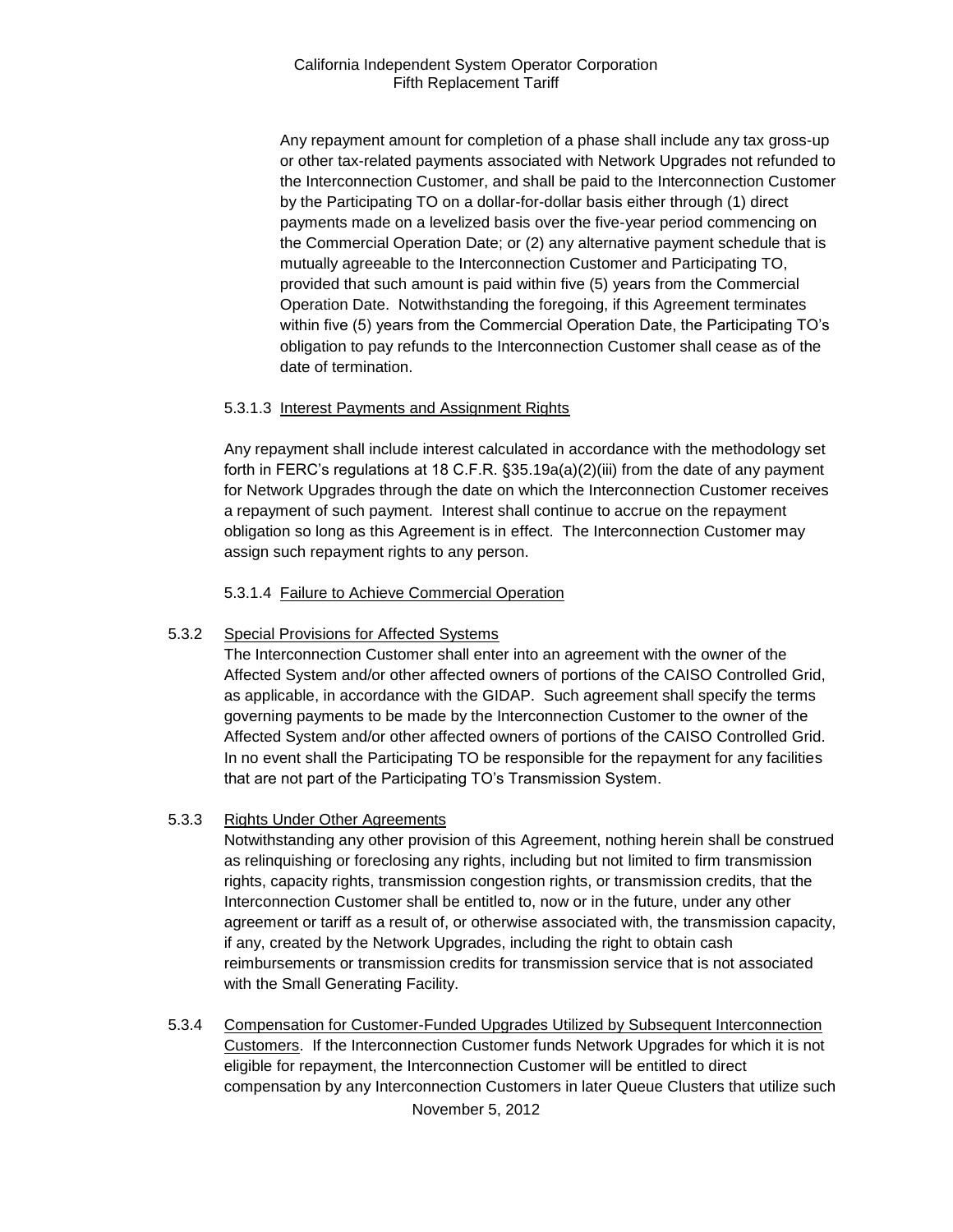Network Upgrades. Such compensation will be determined based on the distribution flow factors of the Generating Facilities that will be using the Network Upgrades.

#### **Article 6. Billing, Payment, Milestones, And Financial Security**

#### 6.1 Billing and Payment Procedures and Final Accounting

- 6.1.1 The Participating TO shall bill the Interconnection Customer for the design, engineering, construction, and procurement costs of Interconnection Facilities and Upgrades contemplated by this Agreement on a monthly basis, or as otherwise agreed by the Parties. The Interconnection Customer shall pay each bill within thirty (30) calendar days of receipt, or as otherwise agreed to by the Parties. Notwithstanding the foregoing, any invoices between the CAISO and another Party shall be submitted and paid in accordance with the CAISO Tariff.
- 6.1.2 Within six (6) months of completing the construction and installation of the Participating TO's Interconnection Facilities and/or Upgrades described in the Attachments to this Agreement, the Participating TO shall provide the Interconnection Customer with a final accounting report of any difference between (1) the Interconnection Customer's cost responsibility for the actual cost of such facilities or Upgrades, and (2) the Interconnection Customer's previous aggregate payments to the Participating TO for such facilities or Upgrades. If the Interconnection Customer's cost responsibility exceeds its previous aggregate payments, the Participating TO shall invoice the Interconnection Customer for the amount due and the Interconnection Customer shall make payment to the Participating TO within thirty (30) calendar days. If the Interconnection Customer's previous aggregate payments exceed its cost responsibility under this Agreement, the Participating TO shall refund to the Interconnection Customer an amount equal to the difference within 30 calendar days of the final accounting report.

## 6.2 Milestones

The Parties shall agree on milestones for which each Party is responsible and list them in Attachment 4 of this Agreement. A Party's obligations under this provision may be extended by agreement. If a Party anticipates that it will be unable to meet a milestone for any reason other than a Force Majeure Event, as defined in article 7.5.1, it shall immediately notify the other Parties of the reason(s) for not meeting the milestone and (1) propose the earliest reasonable alternate date by which it can attain this and future milestones, and (2) request appropriate amendments to Attachment 4. The Parties affected by the failure to meet a milestone shall not unreasonably withhold agreement to such an amendment unless (1) they will suffer significant uncompensated economic or operational harm from the delay, (2) attainment of the same milestone has previously been delayed, or (3) they have reason to believe that the delay in meeting the milestone is intentional or unwarranted notwithstanding the circumstances explained by the Party proposing the amendment.

6.3 Financial Security Arrangements for Small Generating Facilities Processed Under the Fast Track Process or Small Generating Facilities Processed under SGIP

*The terms and conditions of this Article 6.3 shall apply only to* 

November 5, 2012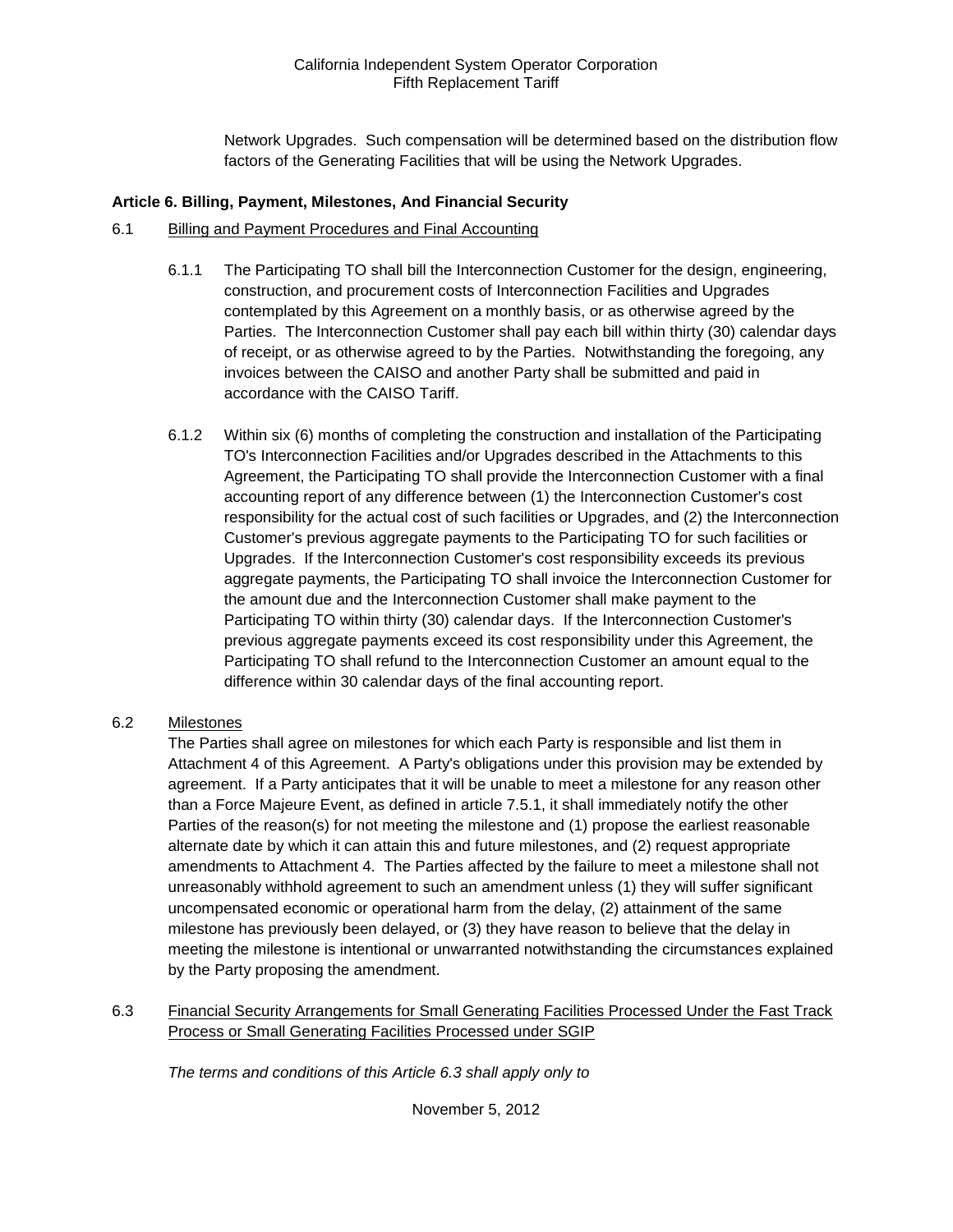*Small Generating Facilities that are no larger than 5 MW that are processed under the Fast Track Process under the GIDAP, CAISO Tariff Appendix DD.*

*In such case, the terms of Article 6.4 below do not apply to this Agreement.*

*For easy reference, the Parties shall check the Box below when this Article 6.3 applies:*  **[ ] THIS ARTICLE 6.3 APPLIES**

- 6.3.1 At least twenty (20) Business Days prior to the commencement of the design, procurement, installation, or construction of a discrete portion of the Participating TO's Interconnection Facilities and Upgrades, the Interconnection Customer shall provide the Participating TO, at the Interconnection Customer's option, a guarantee, a surety bond, letter of credit or other form of security that is reasonably acceptable to the Participating TO and is consistent with the Uniform Commercial Code of the jurisdiction where the Point of Interconnection is located. Such security for payment shall be in an amount sufficient to cover the costs for constructing, designing, procuring, and installing the applicable portion of the Participating TO's Interconnection Facilities and Upgrades and shall be reduced on a dollar-for-dollar basis for payments made to the Participating TO under this Agreement during its term.
- 6.3.2 If a guarantee is provided, the guarantee must be made by an entity that meets the creditworthiness requirements of the Participating TO, and contain terms and conditions that guarantee payment of any amount that may be due from the Interconnection Customer, up to an agreed-to maximum amount.
- 6.3.3 If a letter of credit or surety bond is provided, the letter of credit or surety bond must be issued by a financial institution or insurer reasonably acceptable to the Participating TO and must specify a reasonable expiration date.
- 6.4 Financial Security Arrangements for All Other Small Generating Facilities

*The terms of this Article 6.4 apply to Small Generating Facilities that have been processed under either* 

- *1. the Cluster Study Process or*
- *2. the Independent Study Track Process*

*of the GIDAP set forth in CAISO Tariff Appendix DD. In such case, the provisions of Article 6.3 do not apply to this Agreement.*

*In such case, the terms of Article 6.3 above do not apply to this Agreement.* 

*For easy reference, the Parties shall check the Box below when this Article 6.4 applies:*  **[ ] THIS ARTICLE 6.4 APPLIES**

6.4.1 The Interconnection Customer is obligated to provide all necessary Interconnection Financial Security required under Section 9 of the GIDAP in a manner acceptable under Section 9 of the GIDAP. Failure by the Interconnection Customer to timely satisfy the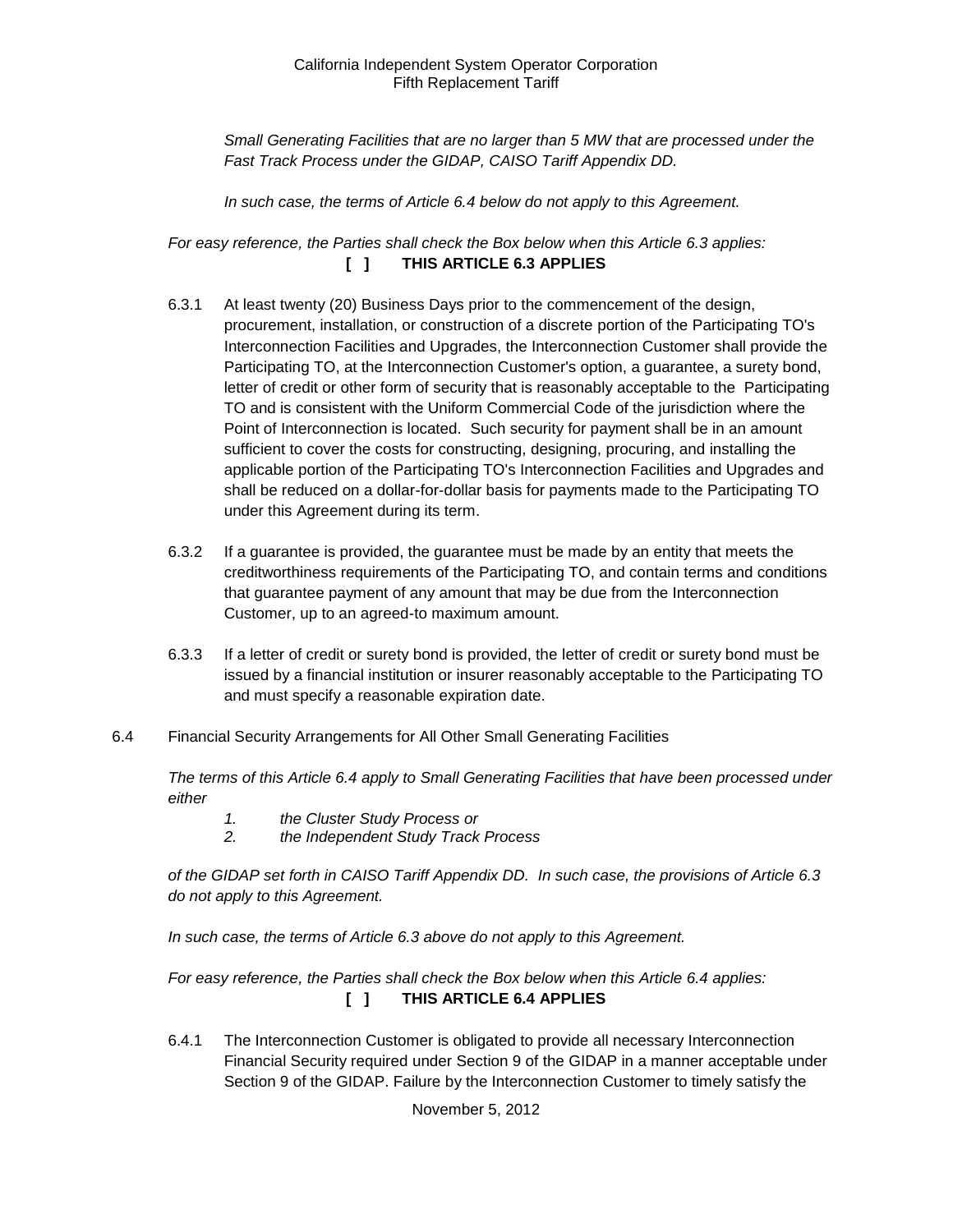GIDAP's requirements for the provision of Interconnection Financial Security shall be deemed a breach of this Agreement and a condition of Default of this Agreement.

6.4.2 Notwithstanding any other provision in this Agreement for notice of Default and opportunity to cure such Default, the CAISO or the Participating TO shall provide Interconnection Customer with written notice of any Default due to timely failure to post Financial Security, and the Interconnection Customer shall have five (5) Business Days from the date of such notice to cure such Default by posting the required Financial Security. If the Interconnection Customer fails to cure the Default, then this Agreement shall be deemed terminated.

## **Article 7. Assignment, Liability, Indemnity, Force Majeure, And Default**

## 7.1 Assignment

This Agreement may be assigned by any Party upon fifteen (15) Business Days prior written notice and opportunity to object by the other Parties; provided that:

- 7.1.1 Any Party may assign this Agreement without the consent of the other Parties to any affiliate of the assigning Party with an equal or greater credit rating and with the legal authority and operational ability to satisfy the obligations of the assigning Party under this Agreement, provided that the Interconnection Customer promptly notifies the Participating TO and the CAISO of any such assignment;
- 7.1.2 The Interconnection Customer shall have the right to assign this Agreement, without the consent of the Participating TO or the CAISO, for collateral security purposes to aid in providing financing for the Small Generating Facility, provided that the Interconnection Customer will promptly notify the Participating TO and the CAISO of any such assignment.
- 7.1.3 Any attempted assignment that violates this article is void and ineffective. Assignment shall not relieve a Party of its obligations, nor shall a Party's obligations be enlarged, in whole or in part, by reason thereof. An assignee is responsible for meeting the same financial, credit, and insurance obligations as the Interconnection Customer. Where required, consent to assignment will not be unreasonably withheld, conditioned or delayed.

## 7.2 Limitation of Liability

Each Party's liability to the other Parties for any loss, cost, claim, injury, liability, or expense, including reasonable attorney's fees, relating to or arising from any act or omission in its performance of this Agreement, shall be limited to the amount of direct damage actually incurred. In no event shall any Party be liable to the other Parties for any indirect, special, consequential, or punitive damages, except as authorized by this Agreement.

- 7.3 Indemnity
	- 7.3.1 This provision protects each Party from liability incurred to third parties as a result of carrying out the provisions of this Agreement. Liability under this provision is exempt from the general limitations on liability found in Article 7.2.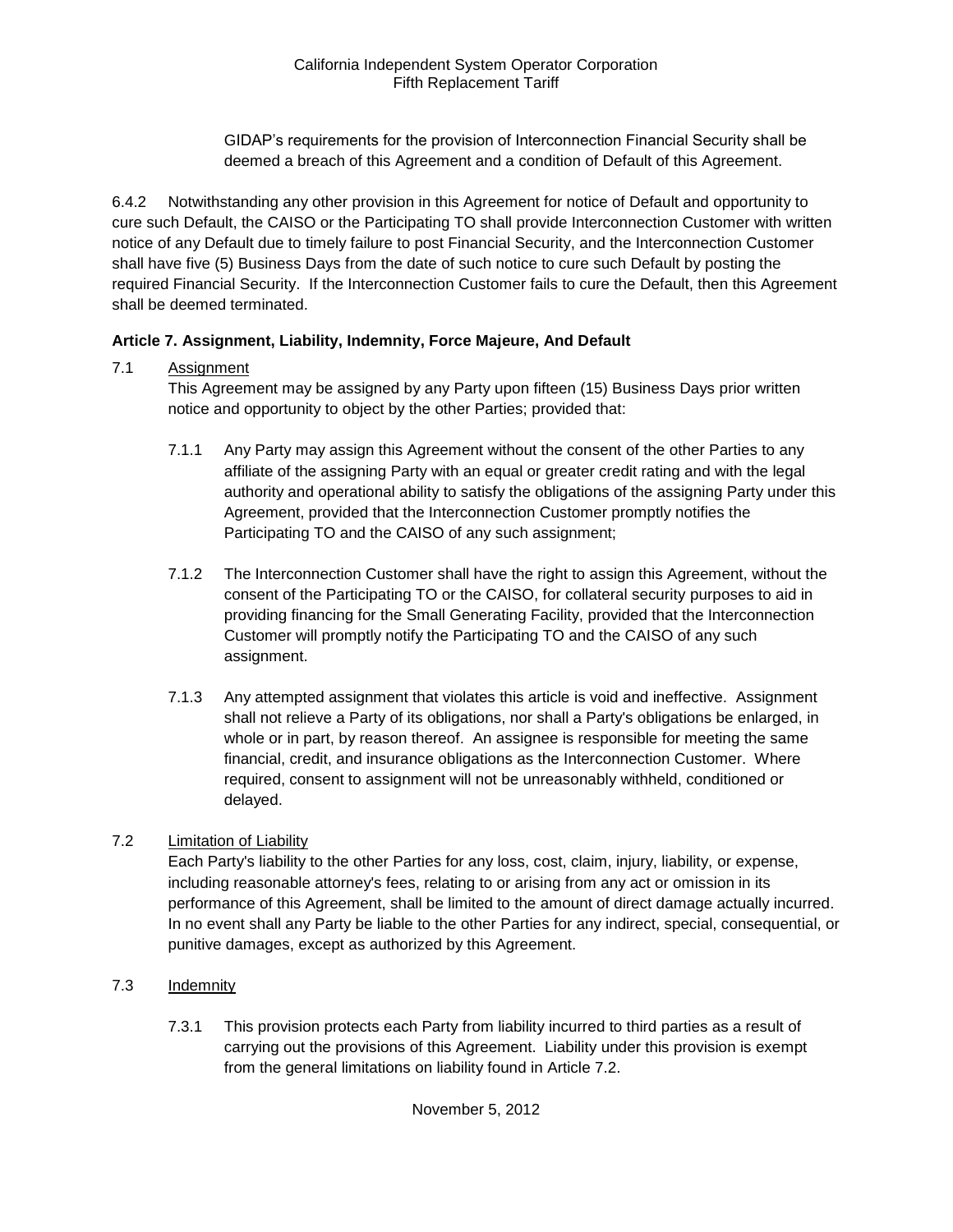- 7.3.2 The Parties shall at all times indemnify, defend, and hold the other Parties harmless from, any and all damages, losses, claims, including claims and actions relating to injury to or death of any person or damage to property, demand, suits, recoveries, costs and expenses, court costs, attorney fees, and all other obligations by or to third parties, arising out of or resulting from another Party's action or failure to meet its obligations under this Agreement on behalf of the indemnifying Party, except in cases of gross negligence or intentional wrongdoing by the indemnified Party.
- 7.3.3 If an indemnified Party is entitled to indemnification under this article as a result of a claim by a third party, and the indemnifying Party fails, after notice and reasonable opportunity to proceed under this article, to assume the defense of such claim, such indemnified Party may at the expense of the indemnifying Party contest, settle or consent to the entry of any judgment with respect to, or pay in full, such claim.
- 7.3.4 If an indemnifying Party is obligated to indemnify and hold any indemnified Party harmless under this article, the amount owing to the indemnified Party shall be the amount of such indemnified Party's actual loss, net of any insurance or other recovery.
- 7.3.5 Promptly after receipt by an indemnified Party of any claim or notice of the commencement of any action or administrative or legal proceeding or investigation as to which the indemnity provided for in this article may apply, the indemnified Party shall notify the indemnifying Party of such fact. Any failure of or delay in such notification shall not affect a Party's indemnification obligation unless such failure or delay is materially prejudicial to the indemnifying Party.

## 7.4 Consequential Damages

Other than as expressly provided for in this Agreement, no Party shall be liable under any provision of this Agreement for any losses, damages, costs or expenses for any special, indirect, incidental, consequential, or punitive damages, including but not limited to loss of profit or revenue, loss of the use of equipment, cost of capital, cost of temporary equipment or services, whether based in whole or in part in contract, in tort, including negligence, strict liability, or any other theory of liability; provided, however, that damages for which a Party may be liable to another Party under another agreement will not be considered to be special, indirect, incidental, or consequential damages hereunder.

#### 7.5 Force Majeure

- 7.5.1 As used in this article, a Force Majeure Event shall mean "any act of God, labor disturbance, act of the public enemy, war, insurrection, riot, fire, storm or flood, explosion, breakage or accident to machinery or equipment, any order, regulation or restriction imposed by governmental, military or lawfully established civilian authorities, or any other cause beyond a Party's control. A Force Majeure Event does not include an act of negligence or intentional wrongdoing by the Party claiming Force Majeure."
- 7.5.2 If a Force Majeure Event prevents a Party from fulfilling any obligations under this Agreement, the Party affected by the Force Majeure Event (Affected Party) shall promptly notify the other Parties, either in writing or via the telephone, of the existence of the Force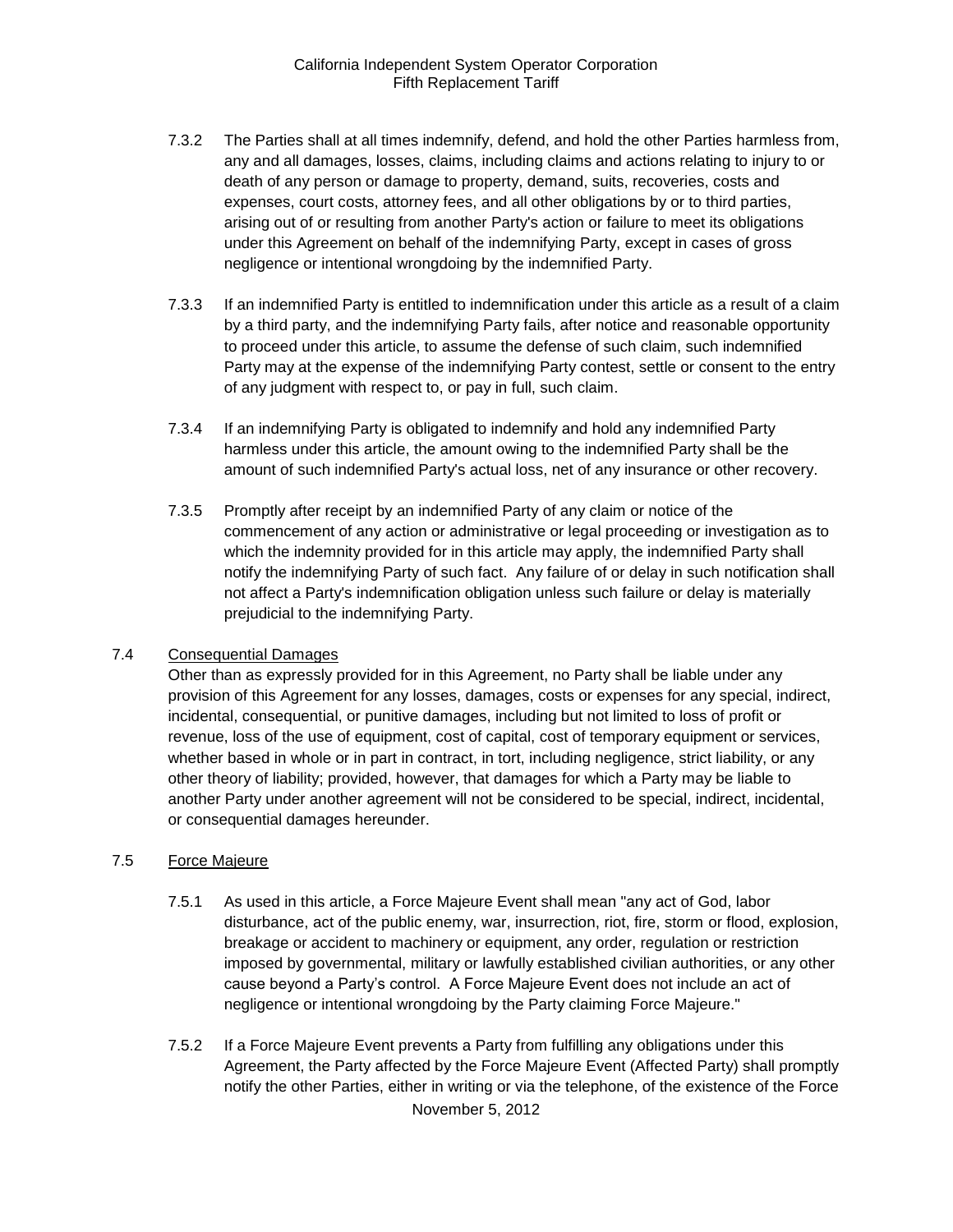Majeure Event. The notification must specify in reasonable detail the circumstances of the Force Majeure Event, its expected duration, and the steps that the Affected Party is taking to mitigate the effects of the event on its performance. The Affected Party shall keep the other Parties informed on a continuing basis of developments relating to the Force Majeure Event until the event ends. The Affected Party will be entitled to suspend or modify its performance of obligations under this Agreement (other than the obligation to make payments) only to the extent that the effect of the Force Majeure Event cannot be mitigated by the use of Reasonable Efforts. The Affected Party will use Reasonable Efforts to resume its performance as soon as possible.

## 7.6 Default

7.6.1 No Default shall exist where such failure to discharge an obligation (other than the payment of money) is the result of a Force Majeure Event as defined in this Agreement or the result of an act or omission of another Party. Upon a Default, the affected nondefaulting Party(ies) shall give written notice of such Default to the defaulting Party. Except as provided in Article 7.6.2 and in Article 6.4.2, the defaulting Party shall have sixty (60) calendar days from receipt of the Default notice within which to cure such Default; provided however, if such Default is not capable of cure within 60 calendar days, the defaulting Party shall commence such cure within 20 calendar days after notice and continuously and diligently complete such cure within six months from receipt of the Default notice; and, if cured within such time, the Default specified in such notice shall cease to exist.

7.6.2 If a Default is not cured as provided in this article, or if a Default is not capable of being cured within the period provided for herein, the affected non-defaulting Party(ies) shall have the right to terminate this Agreement by written notice at any time until cure occurs, and be relieved of any further obligation hereunder and, whether or not such Party(ies) terminates this Agreement, to recover from the defaulting Party all amounts due hereunder, plus all other damages and remedies to which it is entitled at law or in equity. The provisions of this article will survive termination of this Agreement.

## **Article 8. Insurance**

8.1 The Interconnection Customer shall, at its own expense, maintain in force general liability insurance without any exclusion for liabilities related to the interconnection undertaken pursuant to this Agreement. The amount of such insurance shall be sufficient to insure against all reasonably foreseeable direct liabilities given the size and nature of the generating equipment being interconnected, the interconnection itself, and the characteristics of the system to which the interconnection is made. The Interconnection Customer shall obtain additional insurance only if necessary as a function of owning and operating a generating facility. Such insurance shall be obtained from an insurance provider authorized to do business in the State where the interconnection is located. Certification that such insurance is in effect shall be provided upon request of the Participating TO or CAISO, except that the Interconnection Customer shall show proof of insurance to the Participating TO and CAISO no later than ten Business Days prior to the anticipated Commercial Operation Date. If the Interconnection Customer is of sufficient creditworthiness, it may propose to self-insure for such liabilities, and such a proposal shall not be unreasonably rejected.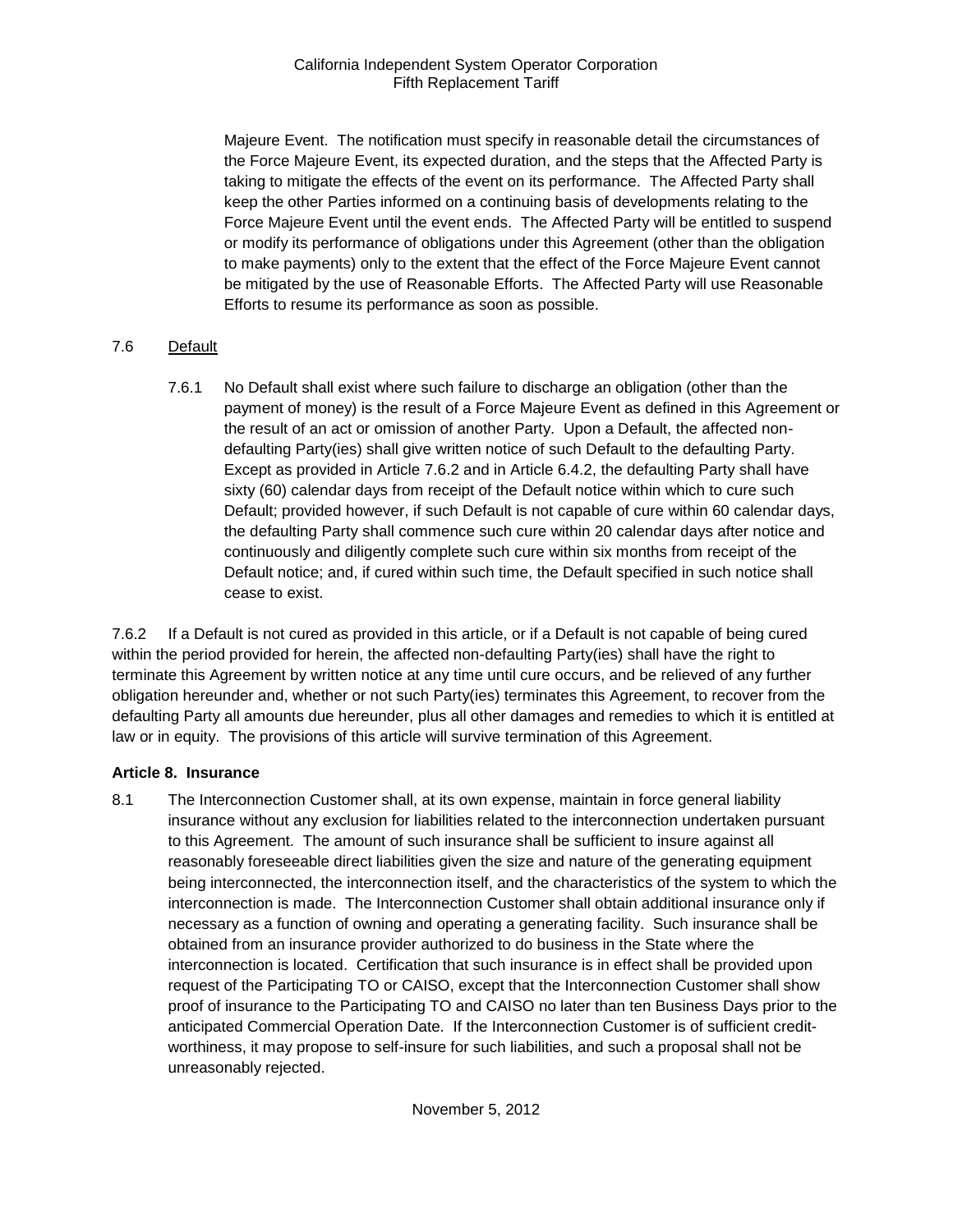- 8.2 The Participating TO agrees to maintain general liability insurance or self-insurance consistent with the Participating TO's commercial practice. Such insurance or self-insurance shall not exclude coverage for the Participating TO's liabilities undertaken pursuant to this Agreement.
- 8.3 The CAISO agrees to maintain general liability insurance or self-insurance consistent with the CAISO's commercial practice. Such insurance shall not exclude coverage for the CAISO's liabilities undertaken pursuant to this Agreement.
- 8.4 The Parties further agree to notify each other whenever an accident or incident occurs resulting in any injuries or damages that are included within the scope of coverage of such insurance, whether or not such coverage is sought.

#### **Article 9. Confidentiality**

- 9.1 Confidential Information shall mean any confidential and/or proprietary information provided by one Party to another Party that is clearly marked or otherwise designated "Confidential." For purposes of this Agreement all design, operating specifications, and metering data provided by the Interconnection Customer shall be deemed Confidential Information regardless of whether it is clearly marked or otherwise designated as such.
- 9.2 Confidential Information does not include information previously in the public domain, required to be publicly submitted or divulged by Governmental Authorities (after notice to the other Parties and after exhausting any opportunity to oppose such publication or release), or necessary to be divulged in an action to enforce this Agreement. Each Party receiving Confidential Information shall hold such information in confidence and shall not disclose it to any third party nor to the public without the prior written authorization from the Party providing that information, except to fulfill obligations under this Agreement, or to fulfill legal or regulatory requirements.
	- 9.2.1 Each Party shall employ at least the same standard of care to protect Confidential Information obtained from the other Parties as it employs to protect its own Confidential Information.
	- 9.2.2 Each Party is entitled to equitable relief, by injunction or otherwise, to enforce its rights under this provision to prevent the release of Confidential Information without bond or proof of damages, and may seek other remedies available at law or in equity for breach of this provision.
- 9.3 Notwithstanding anything in this article to the contrary, and pursuant to 18 CFR § 1b.20, if FERC, during the course of an investigation or otherwise, requests information from one of the Parties that is otherwise required to be maintained in confidence pursuant to this Agreement, the Party shall provide the requested information to FERC, within the time provided for in the request for information. In providing the information to FERC, the Party may, consistent with 18 CFR § 388.112, request that the information be treated as confidential and non-public by FERC and that the information be withheld from public disclosure. Parties are prohibited from notifying the other Parties to this Agreement prior to the release of the Confidential Information to FERC. The Party shall notify the other Parties to this Agreement when it is notified by FERC that a request to release Confidential Information has been received by FERC, at which time any of the Parties may respond before such information would be made public, pursuant to 18 CFR § 388.112.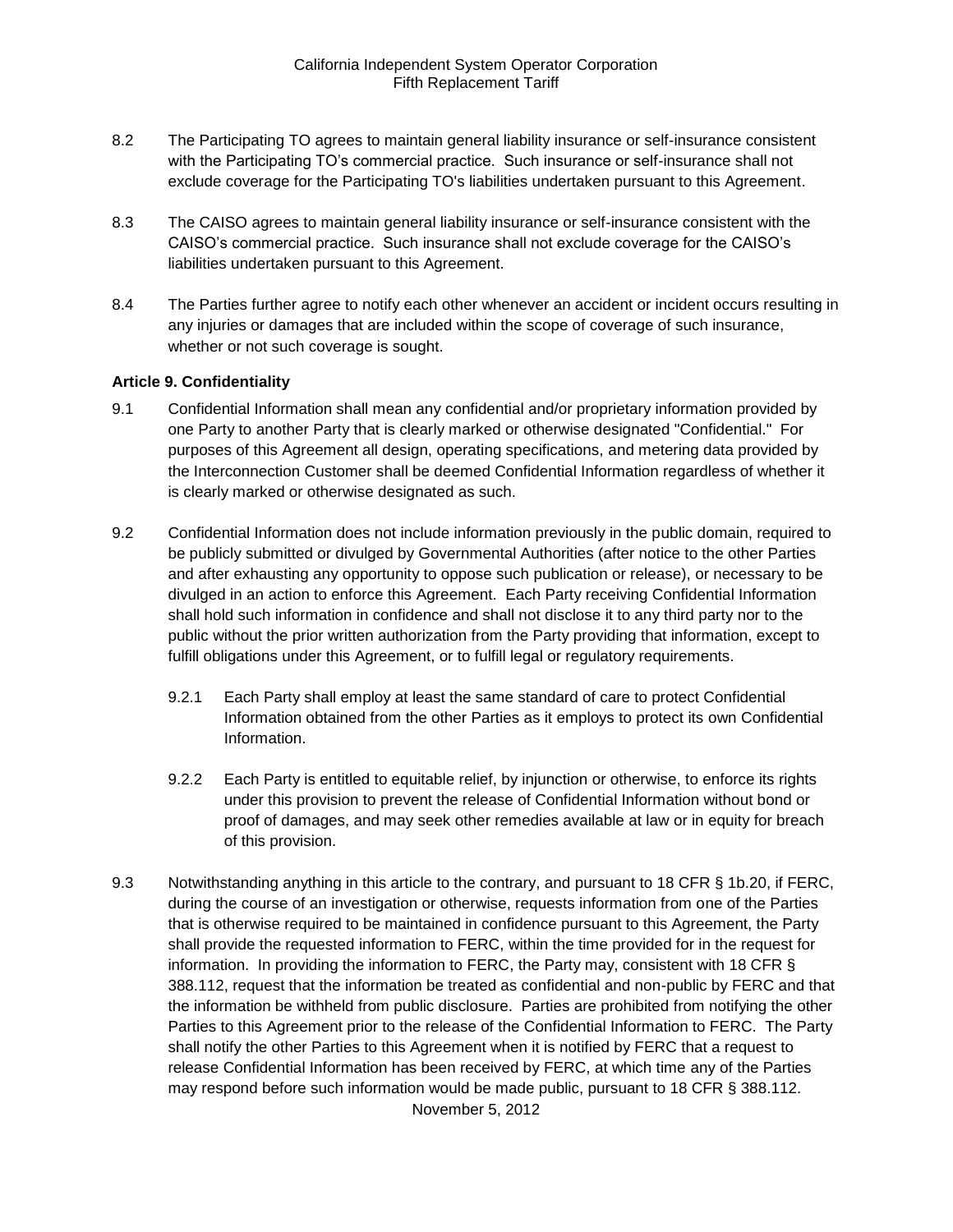Requests from a state regulatory body conducting a confidential investigation shall be treated in a similar manner if consistent with the applicable state rules and regulations.

#### **Article 10. Disputes**

All disputes arising out of or in connection with this Agreement whereby relief is sought by or from CAISO shall be settled in accordance with the provisions of Article 13 of the CAISO Tariff, except that references to the CAISO Tariff in such Article 13 of the CAISO Tariff shall be read as reference to this Agreement. Disputes arising out of or in connection with this Agreement not subject to provisions of Article 13 of the CAISO Tariff shall be resolved as follows:

- 10.1 The Parties agree to attempt to resolve all disputes arising out of the interconnection process according to the provisions of this article.
- 10.2 In the event of a dispute, either Party shall provide the other Party with a written Notice of Dispute. Such Notice shall describe in detail the nature of the dispute.
- 10.3 If the dispute has not been resolved within two Business Days after receipt of the Notice, either Party may contact FERC's Dispute Resolution Service (DRS) for assistance in resolving the dispute.
- 10.4 The DRS will assist the Parties in either resolving their dispute or in selecting an appropriate dispute resolution venue (e.g., mediation, settlement judge, early neutral evaluation, or technical expert) to assist the Parties in resolving their dispute. DRS can be reached at 1-877-337-2237 or via the internet at http://www.ferc.gov/legal/adr.asp.
- 10.5 Each Party agrees to conduct all negotiations in good faith and will be responsible for one-half of any costs paid to neutral third-parties.
- 10.6 If neither Party elects to seek assistance from the DRS, or if the attempted dispute resolution fails, then either Party may exercise whatever rights and remedies it may have in equity or law consistent with the terms of this Agreement.

#### **Article 11. Taxes**

- 11.1 The Parties agree to follow all applicable tax laws and regulations, consistent with FERC policy and Internal Revenue Service requirements.
- 11.2 Each Party shall cooperate with the other Parties to maintain the other Parties' tax status. Nothing in this Agreement is intended to adversely affect the Participating TO's tax exempt status with respect to the issuance of bonds including, but not limited to, local furnishing bonds.

#### **Article 12. Miscellaneous**

12.1 Governing Law, Regulatory Authority, and Rules

The validity, interpretation and enforcement of this Agreement and each of its provisions shall be governed by the laws of the state of  $\blacksquare$  (where the Point of Interconnection is located), without regard to its conflicts of law principles. This Agreement is subject to all Applicable Laws and Regulations. Each Party expressly reserves the right to seek changes in, appeal, or otherwise contest any laws, orders, or regulations of a Governmental Authority.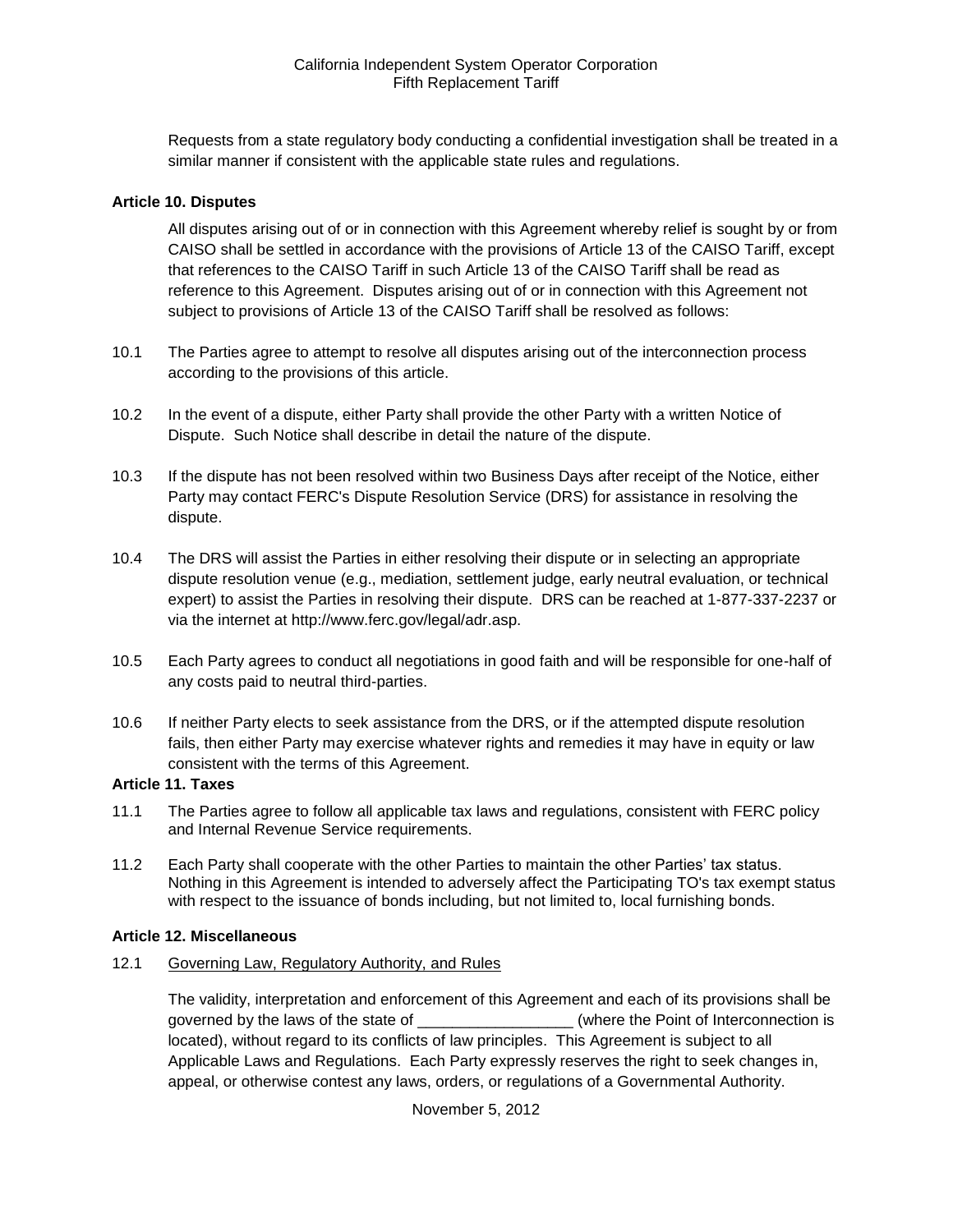## 12.2 Amendment

The Parties may amend this Agreement by a written instrument duly executed by all of the Parties, or under article 12.12 of this Agreement.

## 12.3 No Third-Party Beneficiaries

This Agreement is not intended to and does not create rights, remedies, or benefits of any character whatsoever in favor of any persons, corporations, associations, or entities other than the Parties, and the obligations herein assumed are solely for the use and benefit of the Parties, their successors in interest and where permitted, their assigns.

## 12.4 Waiver

- 12.4.1 The failure of a Party to this Agreement to insist, on any occasion, upon strict performance of any provision of this Agreement will not be considered a waiver of any obligation, right, or duty of, or imposed upon, such Party.
- 12.4.2 Any waiver at any time by any Party of its rights with respect to this Agreement shall not be deemed a continuing waiver or a waiver with respect to any other failure to comply with any other obligation, right, duty of this Agreement. Termination or Default of this Agreement for any reason by Interconnection Customer shall not constitute a waiver of the Interconnection Customer's legal rights to obtain an interconnection from the Participating TO. Any waiver of this Agreement shall, if requested, be provided in writing.

## 12.5 Entire Agreement

This Agreement, including all Attachments, constitutes the entire agreement among the Parties with reference to the subject matter hereof, and supersedes all prior and contemporaneous understandings or agreements, oral or written, between or among the Parties with respect to the subject matter of this Agreement. There are no other agreements, representations, warranties, or covenants which constitute any part of the consideration for, or any condition to, any Party's compliance with its obligations under this Agreement.

## 12.6 Multiple Counterparts

This Agreement may be executed in two or more counterparts, each of which is deemed an original but all constitute one and the same instrument.

## 12.7 No Partnership

This Agreement shall not be interpreted or construed to create an association, joint venture, agency relationship, or partnership among the Parties or to impose any partnership obligation or partnership liability upon any Party. No Party shall have any right, power or authority to enter into any agreement or undertaking for, or act on behalf of, or to act as or be an agent or representative of, or to otherwise bind, another Party.

## 12.8 Severability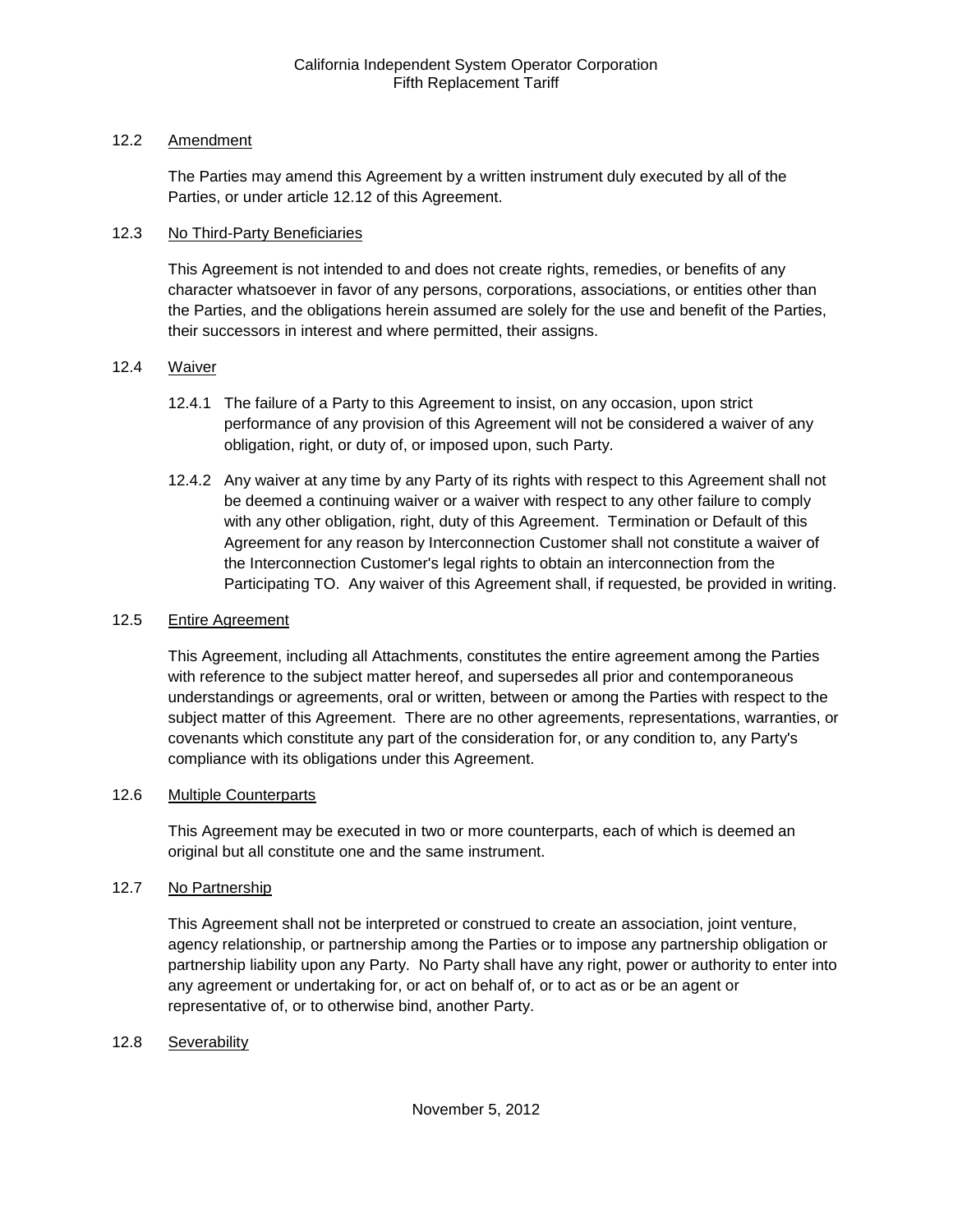If any provision or portion of this Agreement shall for any reason be held or adjudged to be invalid or illegal or unenforceable by any court of competent jurisdiction or other Governmental Authority, (1) such portion or provision shall be deemed separate and independent, (2) the Parties shall negotiate in good faith to restore insofar as practicable the benefits to each Party that were affected by such ruling, and (3) the remainder of this Agreement shall remain in full force and effect.

#### 12.9 Security Arrangements

Infrastructure security of electric system equipment and operations and control hardware and software is essential to ensure day-to-day reliability and operational security. FERC expects all transmission providers, market participants, and interconnection customers interconnected to electric systems to comply with the recommendations offered by the President's Critical Infrastructure Protection Board and, eventually, best practice recommendations from the electric reliability authority. All public utilities are expected to meet basic standards for system infrastructure and operational security, including physical, operational, and cyber-security practices.

#### 12.10 Environmental Releases

Each Party shall notify the other Parties, first orally and then in writing, of the release of any hazardous substances, any asbestos or lead abatement activities, or any type of remediation activities related to the Small Generating Facility or the Interconnection Facilities, each of which may reasonably be expected to affect the other Parties. The notifying Party shall (1) provide the notice as soon as practicable, provided such Party makes a good faith effort to provide the notice no later than 24 hours after such Party becomes aware of the occurrence, and (2) promptly furnish to the other Parties copies of any publicly available reports filed with any governmental authorities addressing such events.

#### 12.11 Subcontractors

Nothing in this Agreement shall prevent a Party from utilizing the services of any subcontractor as it deems appropriate to perform its obligations under this Agreement; provided, however, that each Party shall require its subcontractors to comply with all applicable terms and conditions of this Agreement in providing such services and each Party shall remain primarily liable to the other Parties for the performance of such subcontractor.

- 12.11.1 The creation of any subcontract relationship shall not relieve the hiring Party of any of its obligations under this Agreement. The hiring Party shall be fully responsible to the other Parties for the acts or omissions of any subcontractor the hiring Party hires as if no subcontract had been made; provided, however, that in no event shall the Participating TO or the CAISO be liable for the actions or inactions of the Interconnection Customer or its subcontractors with respect to obligations of the Interconnection Customer under this Agreement. Any applicable obligation imposed by this Agreement upon the hiring Party shall be equally binding upon, and shall be construed as having application to, any subcontractor of such Party.
- 12.11.2 The obligations under this article will not be limited in any way by any limitation of subcontractor's insurance.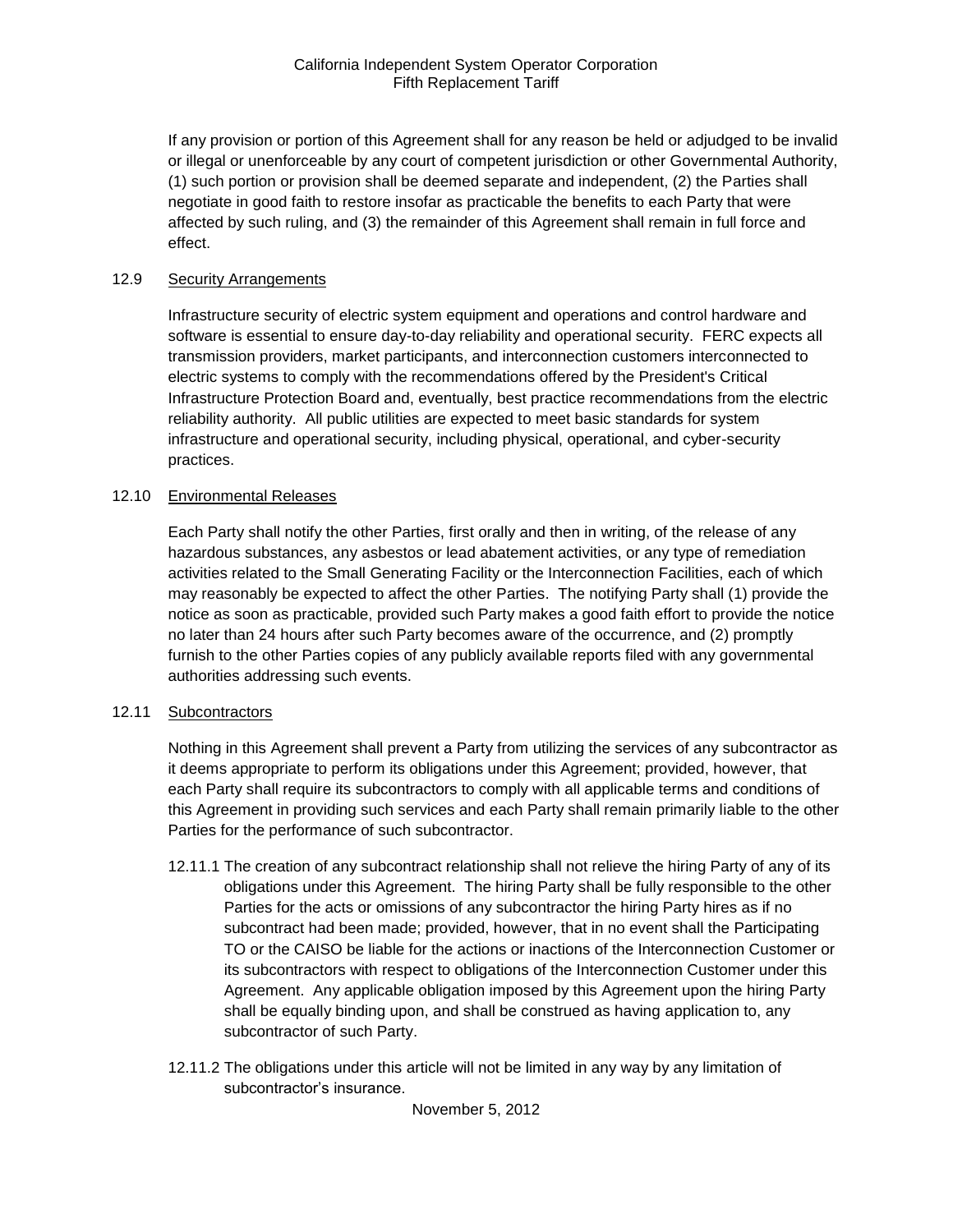## 12.12 Reservation of Rights

The CAISO and Participating TO shall each have the right to make a unilateral filing with FERC to modify this Agreement pursuant to section 205 or any other applicable provision of the Federal Power Act and FERC's rules and regulations thereunder with respect to the following articles of this Agreement and with respect to any rates, terms and conditions, charges, classifications of service, rule or regulation covered by these articles:

Introductory Paragraph, 1.1, 1.2, 1.3, 1.4, 1.5.1, 1.5.2, 1.5.3, 1.5.4, 1.5.5, 1.5.6, 1.5.7, 1.6, 1.7, 1.8.1, 1.9, 2.1, 2.2.1, 2.3, 3, 4.1.1 (last sentence only), 5.1, 5.3, 6.2, 7, 8, 9, 11, 12, 13, Attachment 1, Attachment 4, Attachment 5, and Attachment 7.

The Participating TO shall have the exclusive right to make a unilateral filing with FERC to modify this Agreement pursuant to section 205 or any other applicable provision of the Federal Power Act and FERC's rules and regulations thereunder with respect to the following articles of this Agreement and with respect to any rates, terms and conditions, charges, classifications of service, rule or regulation covered by these articles:

2.2.2, 4.1.1 (all but the last sentence), 4.1.2, 4.2, 5.2, 6.1.1 (all but the last sentence), 6.1.2, 10 (all but preamble), Attachment 2, Attachment 3 and Attachment 6.

The CAISO shall have the exclusive right to make a unilateral filing with FERC to modify this Agreement pursuant to section 205 or any other applicable provision of the Federal Power Act and FERC's rules and regulations thereunder with respect to the following articles of this Agreement and with respect to any rates, terms and conditions, charges, classifications of service, rule or regulation covered by these articles:

1.8.2, 6.1.1 (last sentence only) and 10 (preamble only).

The Interconnection Customer, the CAISO, and the Participating TO shall have the right to make a unilateral filing with FERC to modify this Agreement under any applicable provision of the Federal Power Act and FERC's rules and regulations; provided that each Party shall have the right to protest any such filing by another Party and to participate fully in any proceeding before FERC in which such modifications may be considered. Nothing in this Agreement shall limit the rights of the Parties or of FERC under sections 205 or 206 of the Federal Power Act and FERC's rules and regulations, except to the extent that the Parties otherwise mutually agree as provided herein.

## 12.13 Annual Reassessment Process

In accordance with Section 7.4 of the GIDAP, the CAISO will perform an annual reassessment in which it will update certain base case data prior to beginning the GIDAP Phase II Interconnection Studies. As set forth in Section 7.4 of the GIDAP, the CAISO may determine through this assessment that Delivery Network Upgrades already identified and included in executed Generator Interconnection Agreements should be modified in order to reflect the current circumstances of Interconnection Customers in the queue, including any withdrawals therefrom, and any additions and upgrades approved in the CAISO's most recent Transmission Planning Process cycle. To the extent that this determination modifies the scope or characteristics of, or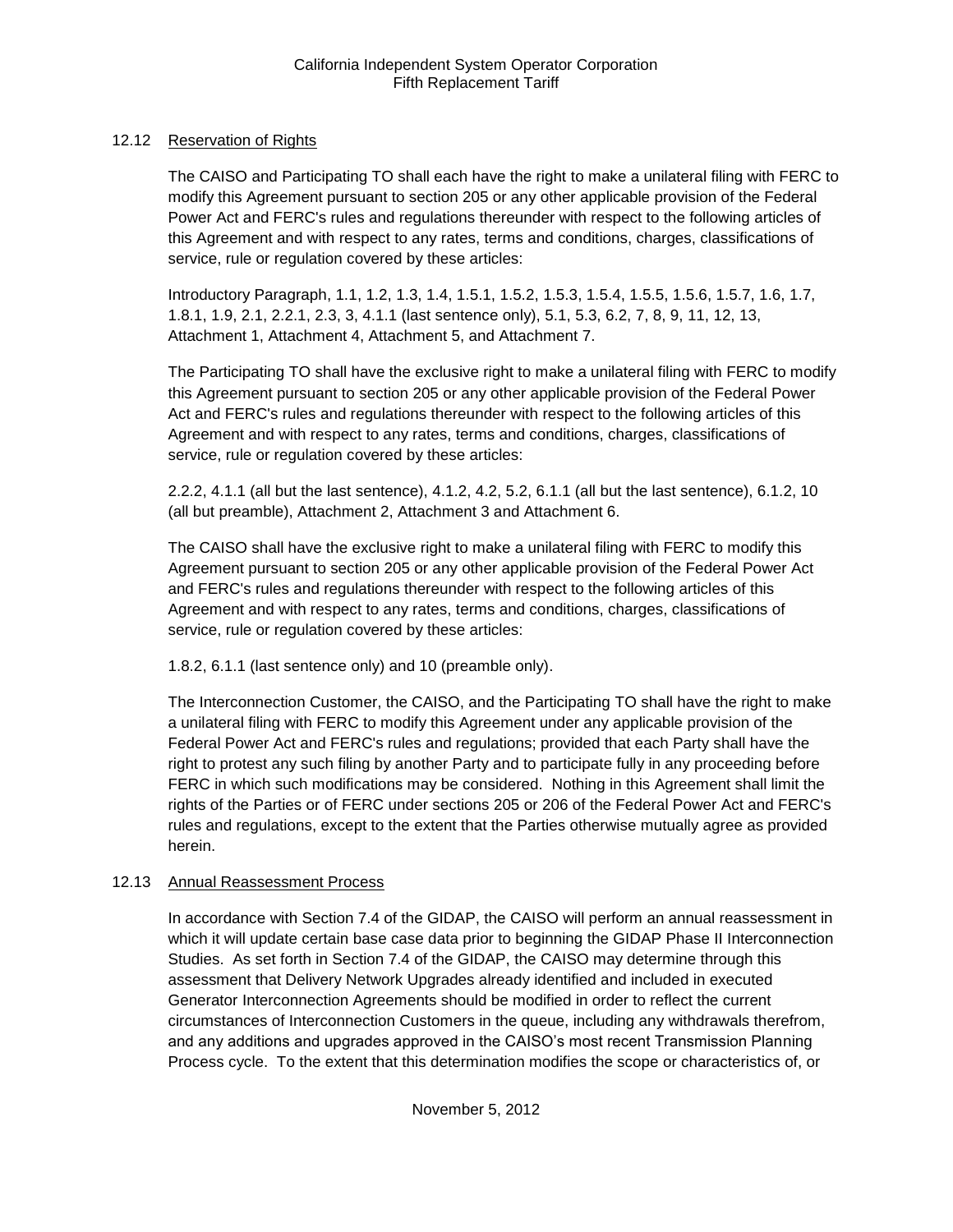the financial responsibility for, any Delivery Network Upgrades determined pursuant to this SGIA, such modification(s) will be reflected through an amendment to this SGIA.

#### **Article 13. Notices**

## 13.1 General

 $13.2$ 

 $13.3$ 

Unless otherwise provided in this Agreement, any written notice, demand, or request required or authorized in connection with this Agreement ("Notice") shall be deemed properly given if delivered in person, delivered by recognized national courier service, or sent by first class mail, postage prepaid, to the person specified below:

| If to the Participating TO:                                         |                           |  |
|---------------------------------------------------------------------|---------------------------|--|
|                                                                     |                           |  |
|                                                                     |                           |  |
|                                                                     |                           |  |
|                                                                     |                           |  |
|                                                                     |                           |  |
| If to the CAISO:                                                    |                           |  |
| California Independent System Operator                              |                           |  |
|                                                                     |                           |  |
|                                                                     |                           |  |
| Folsom, CA 95630                                                    |                           |  |
| Phone: 916-351-4400                                                 | Fax: ____________________ |  |
| <b>Billing and Payment</b>                                          |                           |  |
| Billings and payments shall be sent to the addresses set out below: |                           |  |
|                                                                     |                           |  |
|                                                                     |                           |  |
|                                                                     |                           |  |
|                                                                     |                           |  |
|                                                                     |                           |  |
|                                                                     |                           |  |
|                                                                     |                           |  |
|                                                                     |                           |  |
|                                                                     |                           |  |
|                                                                     |                           |  |

If to the Interconnection Customer:

Interconnection Customer: Attention: \_\_\_\_\_\_\_\_\_\_\_\_\_\_\_\_\_\_\_\_\_\_\_\_\_\_\_\_\_\_\_\_\_

November 5, 2012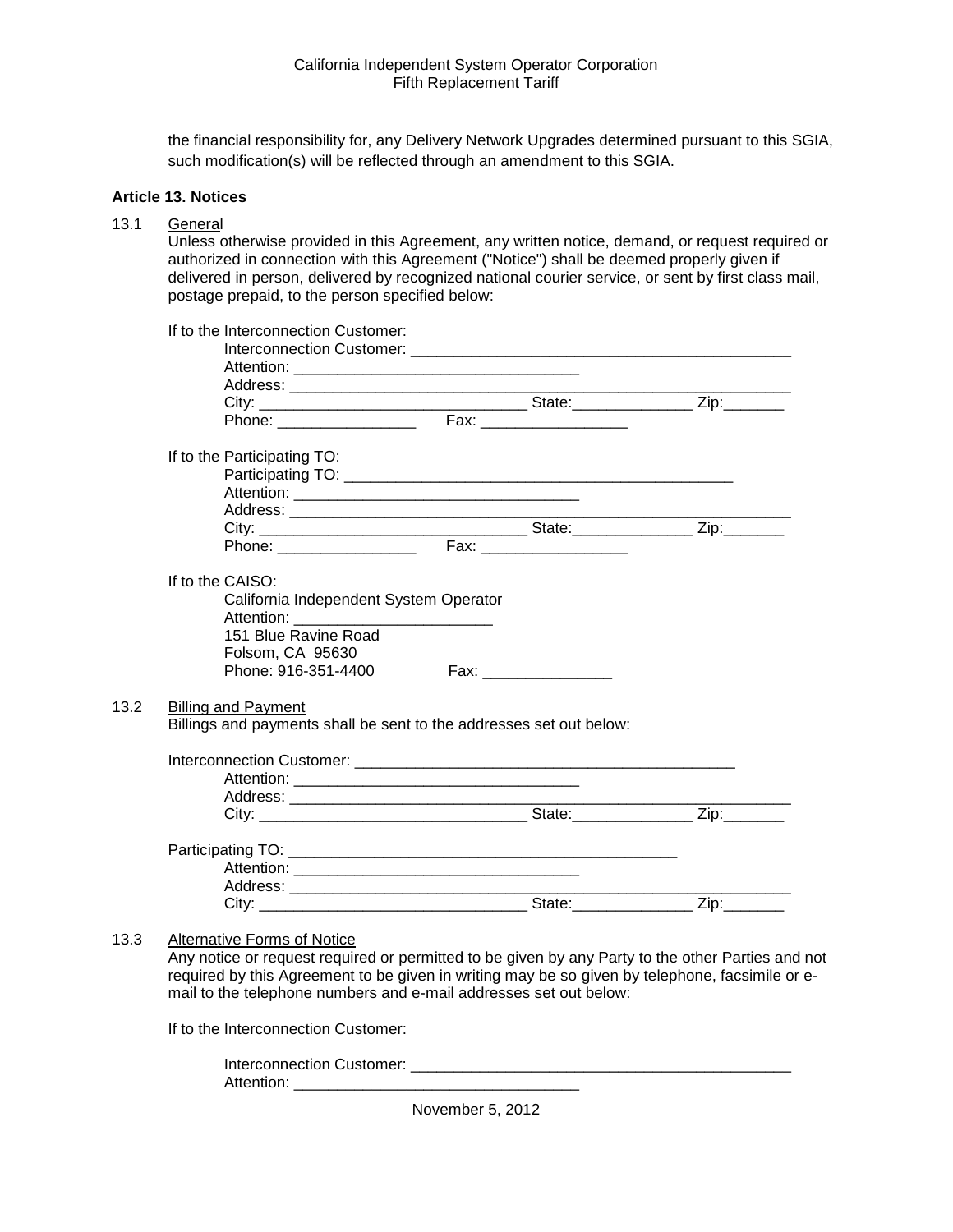| If to the Participating TO:                                                                         |                  |                           |  |
|-----------------------------------------------------------------------------------------------------|------------------|---------------------------|--|
|                                                                                                     |                  |                           |  |
|                                                                                                     |                  |                           |  |
|                                                                                                     |                  |                           |  |
|                                                                                                     |                  |                           |  |
|                                                                                                     |                  |                           |  |
|                                                                                                     |                  |                           |  |
| If to the CAISO:                                                                                    |                  |                           |  |
| California Independent System Operator                                                              |                  |                           |  |
| 151 Blue Ravine Road                                                                                |                  |                           |  |
| Folsom, CA 95630                                                                                    |                  |                           |  |
| Phone: 916-351-4400 Fax: __________                                                                 |                  |                           |  |
|                                                                                                     |                  |                           |  |
|                                                                                                     |                  |                           |  |
| <b>Designated Operating Representative</b>                                                          |                  |                           |  |
| The Parties may also designate operating representatives to conduct the communications which        |                  |                           |  |
| may be necessary or convenient for the administration of this Agreement. This person will also      |                  |                           |  |
| serve as the point of contact with respect to operations and maintenance of the Party's facilities. |                  |                           |  |
| Interconnection Customer's Operating Representative:                                                |                  |                           |  |
|                                                                                                     |                  |                           |  |
|                                                                                                     |                  |                           |  |
|                                                                                                     |                  |                           |  |
|                                                                                                     |                  |                           |  |
|                                                                                                     |                  |                           |  |
| Participating TO's Operating Representative:                                                        |                  |                           |  |
|                                                                                                     |                  |                           |  |
|                                                                                                     |                  |                           |  |
|                                                                                                     |                  |                           |  |
|                                                                                                     |                  |                           |  |
|                                                                                                     |                  |                           |  |
| <b>CAISO's Operating Representative</b>                                                             |                  |                           |  |
| California Independent System Operator<br>Attention: National Attention:                            |                  |                           |  |
| 151 Blue Ravine Road<br>Folsom, CA 95630                                                            |                  |                           |  |
| Phone: 916-351-4400                                                                                 |                  | Fax: ____________________ |  |
| Changes to the Notice Information                                                                   |                  |                           |  |
|                                                                                                     | November 5, 2012 |                           |  |
|                                                                                                     |                  |                           |  |
|                                                                                                     |                  |                           |  |

 $13.4$ 

 $13.5$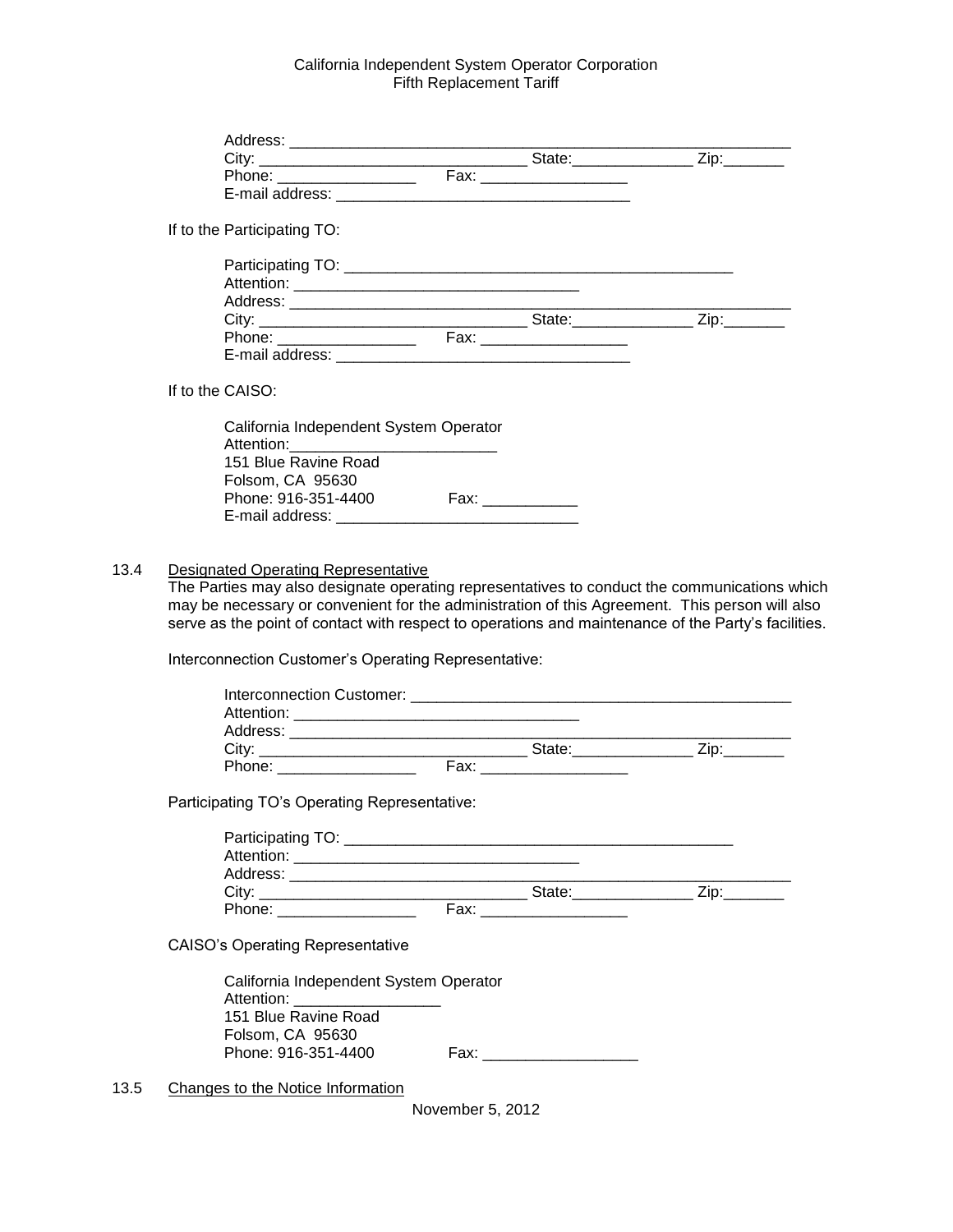Any Party may change this information by giving five Business Days written notice to the other Parties prior to the effective date of the change.

#### **Article 14. Signatures**

IN WITNESS WHEREOF, the Parties have caused this Agreement to be executed by their respective duly authorized representatives.

For the California Independent System Operator

| Name: |
|-------|
|-------|

Date: \_\_\_\_\_\_\_\_\_\_\_\_\_\_\_\_\_\_\_

For the Participating TO

Name: \_\_\_\_\_\_\_\_\_\_\_\_\_\_\_\_\_\_\_\_\_\_\_\_\_\_\_\_\_\_\_\_\_\_\_\_\_\_\_\_\_\_\_

| Title. |  |  |  |
|--------|--|--|--|
|        |  |  |  |

Date: \_\_\_\_\_\_\_\_\_\_\_\_\_\_\_\_\_\_\_

For the Interconnection Customer

Name: \_\_\_\_\_\_\_\_\_\_\_\_\_\_\_\_\_\_\_\_\_\_\_\_\_\_\_\_\_\_\_\_\_\_\_\_\_\_\_\_\_\_\_

Title: \_\_\_\_\_\_\_\_\_\_\_\_\_\_\_\_\_\_\_\_\_\_\_\_\_\_\_\_\_\_\_\_\_\_\_\_\_\_\_\_\_\_\_

Date: \_\_\_\_\_\_\_\_\_\_\_\_\_\_\_\_\_\_\_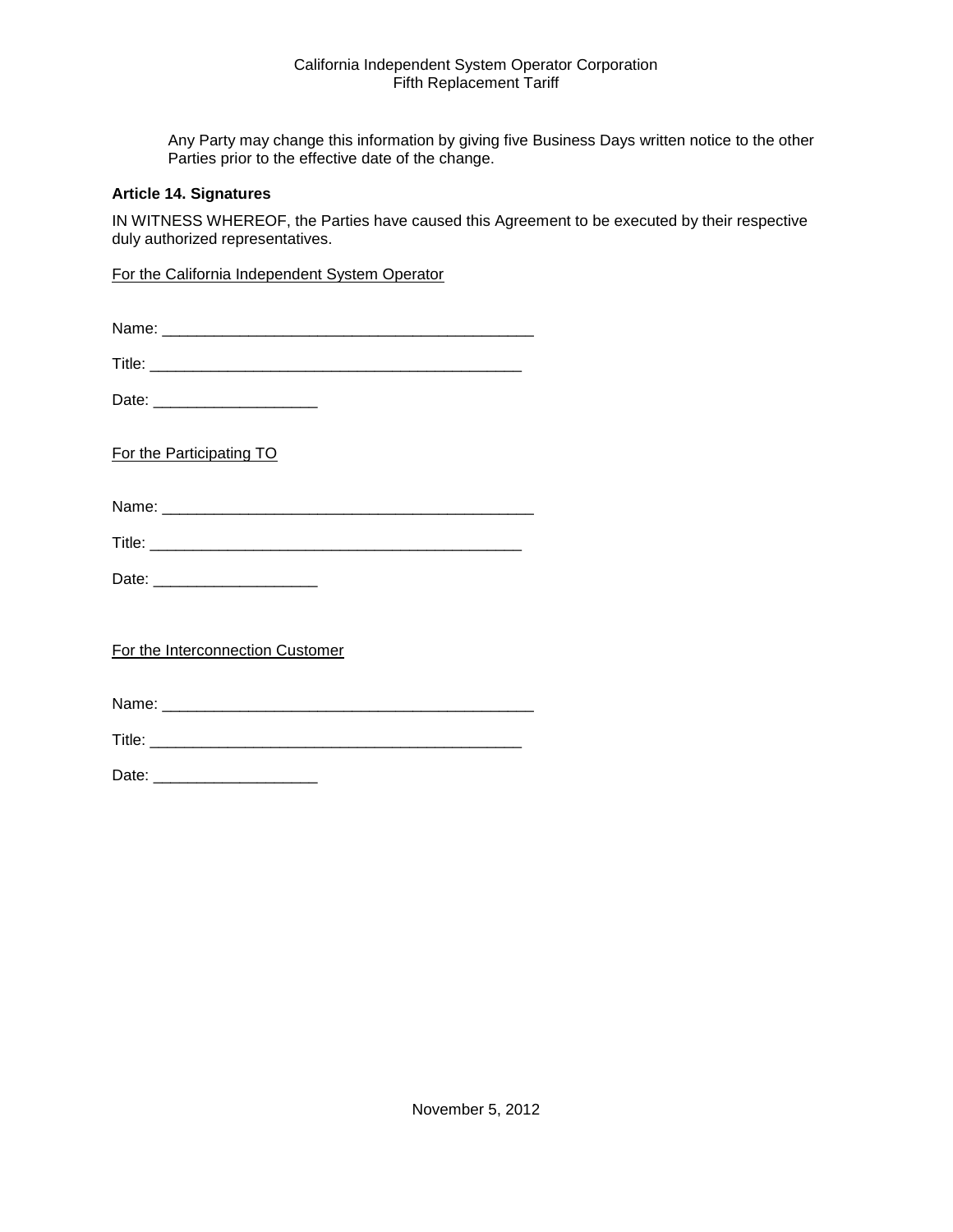## **Attachment 1 Glossary Of Terms**

**Affected System –** An electric system other than the CAISO Controlled Grid that may be affected by the proposed interconnection, including the Participating TO's electric system that is not part of the CAISO Controlled Grid.

**Applicable Laws and Regulations** – All duly promulgated applicable federal, state and local laws, regulations, rules, ordinances, codes, decrees, judgments, directives, or judicial or administrative orders, permits and other duly authorized actions of any Governmental Authority.

**Area Deliverability Constraint** – A previously identified transmission system operating limit, based on a CAISO interconnection study or transmission planning study and listed on the CAISO website, that would constrain the deliverability of a substantial number of generators if the CAISO were to assign full capacity or partial capacity deliverability status to additional generating facilities in one or more specified geographic or electrical areas of the CAISO Controlled Grid in a total amount that is greater than the TP Deliverability for those areas. May also be a transmission system operating limit that constrains all or most of the same generation already constrained by a previously identified Area Deliverability Constraint.

**Area Delivery Network Upgrade (ADNU)** – A transmission upgrade or addition identified by the CAISO to relieve an Area Deliverability Constraint.

**Balancing Authority Area** - The collection of generation, transmission, and loads within the metered boundaries of the Balancing Authority. The Balancing Authority maintains load-resource balance within this area.

**Business Day –** Monday through Friday, excluding federal holidays and the day after Thanksgiving Day.

**Commercial Operation Date** – The date on which a Small Generating Facility commenced generating electricity for sale as agreed upon by the Participating TO and the Interconnection Customer and in accordance with any implementation plan agreed to by the Participating TO and the CAISO for multiple individual generating units or project phases at a Small Generating Facility where an Interconnection Customer intends to establish separate Commercial Operation Dates for those generating units or project phases.

**Default** – The failure of a breaching Party to cure its breach under this Agreement.

**Distribution System** – Those non-CAISO-controlled transmission and distribution facilities owned by the Participating TO.

**Distribution Upgrades** – The additions, modifications, and upgrades to the Participating TO's Distribution System. Distribution Upgrades do not include Interconnection Facilities.

**Generator Interconnection and Deliverability Allocation Procedures (GIDAP)** – The CAISO protocol that sets forth the interconnection and allocation procedures applicable to an Interconnection Request pertaining to a Small Generating Facility that is included in CAISO Tariff Appendix DD.

**Good Utility Practice** – Any of the practices, methods and acts engaged in or approved by a significant portion of the electric utility industry during the relevant time period, or any of the practices, methods and acts which, in the exercise of reasonable judgment in light of the facts known at the time the decision was made, could have been expected to accomplish the desired result at a reasonable cost consistent with good business practices, reliability, safety and expedition. Good Utility Practice is not intended to be any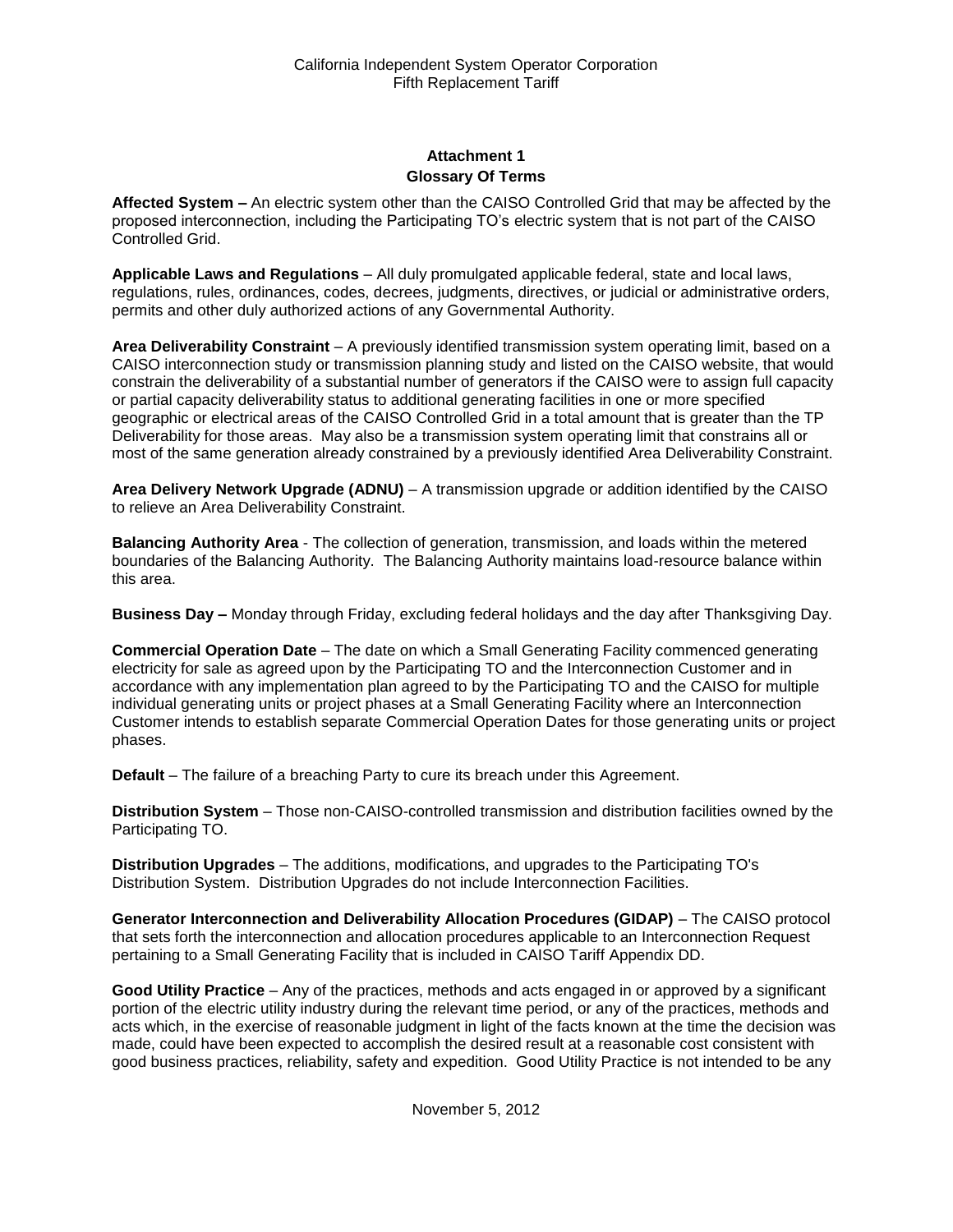one of a number of the optimum practices, methods, or acts to the exclusion of all others, but rather to be acceptable practices, methods, or acts generally accepted in the region.

**Governmental Authority** – Any federal, state, local or other governmental regulatory or administrative agency, court, commission, department, board, or other governmental subdivision, legislature, rulemaking board, tribunal, or other governmental authority having jurisdiction over the Parties, their respective facilities, or the respective services they provide, and exercising or entitled to exercise any administrative, executive, police, or taxing authority or power; provided, however, that such term does not include the Interconnection Customer, CAISO, Participating TO, or any affiliate thereof.

**Interconnection Facilities** – The Participating TO's Interconnection Facilities and the Interconnection Customer's Interconnection Facilities. Collectively, Interconnection Facilities include all facilities and equipment between the Small Generating Facility and the Point of Interconnection, including any modification, additions or upgrades that are necessary to physically and electrically interconnect the Small Generating Facility to the Participating TO's Transmission System. Interconnection Facilities are sole use facilities and shall not include Distribution Upgrades or Network Upgrades.

**Interconnection Financial Security** – Any of the financial instruments listed in Section 10.1 of the GIDAP that are posted by an Interconnection Customer.

**Interconnection Handbook** – A handbook, developed by the Participating TO and posted on the Participating TO's website or otherwise made available by the Participating TO, describing technical and operational requirements for wholesale generators and loads connected to the Participating TO's Transmission System, as such handbook may be modified or superseded from time to time. The Participating TO's standards contained in the Interconnection Handbook shall be deemed consistent with Good Utility Practice and applicable reliability standards.

**Interconnection Request** – A request, in accordance with the CAISO Tariff, to interconnect a new Small Generating Facility, or to increase the capacity of, or make a Material Modification to the operating characteristics of, an existing Small Generating Facility that is interconnected with the CAISO Controlled Grid.

## **Interconnection Study** –

- (i) For Interconnection Requests processed under the Cluster Study Process described in the GIDAP, any of the following: the Phase I Interconnection Study conducted or caused to be performed by the CAISO, the reassessment of the Phase I Interconnection Study Base Case conducted or caused to be performed by the CAISO prior to the commencement of the Phase II Interconnection Study, or the Phase II Interconnection Study conducted or caused to be performed by the CAISO, pursuant to the GIDAP.
- (ii) For Interconnection Requests processed under the Independent Study Process described in the GIDAP, the governing study(ies) conducted or caused to be performed by the CAISO pursuant to the GIDAP, which shall consist primarily of a Facilities Study as described in Section 4.5 of the GIDAP, a System Impact Study as described in Section 4.4 of the GIDAP, and, as applicable to Full Capacity Deliverability Status or Partial Deliverability Status, Phase I and Phase Interconnection Studies as described in Section 2.4.3 of the GIDAP.

**Local Deliverability Constraint** – A transmission system operating limit modeled in the GIDAP study process that would be exceeded if the CAISO were to assign full capacity or partial capacity deliverability status to one or more additional generating facilities interconnecting to the CAISO Controlled Grid in a specific local area, and that is not an Area Deliverability Constraint.

**Local Delivery Network Upgrade (LDNU)** – A transmission upgrade or addition identified by the CAISO in the GIDAP study process to relieve a Local Deliverability Constraint.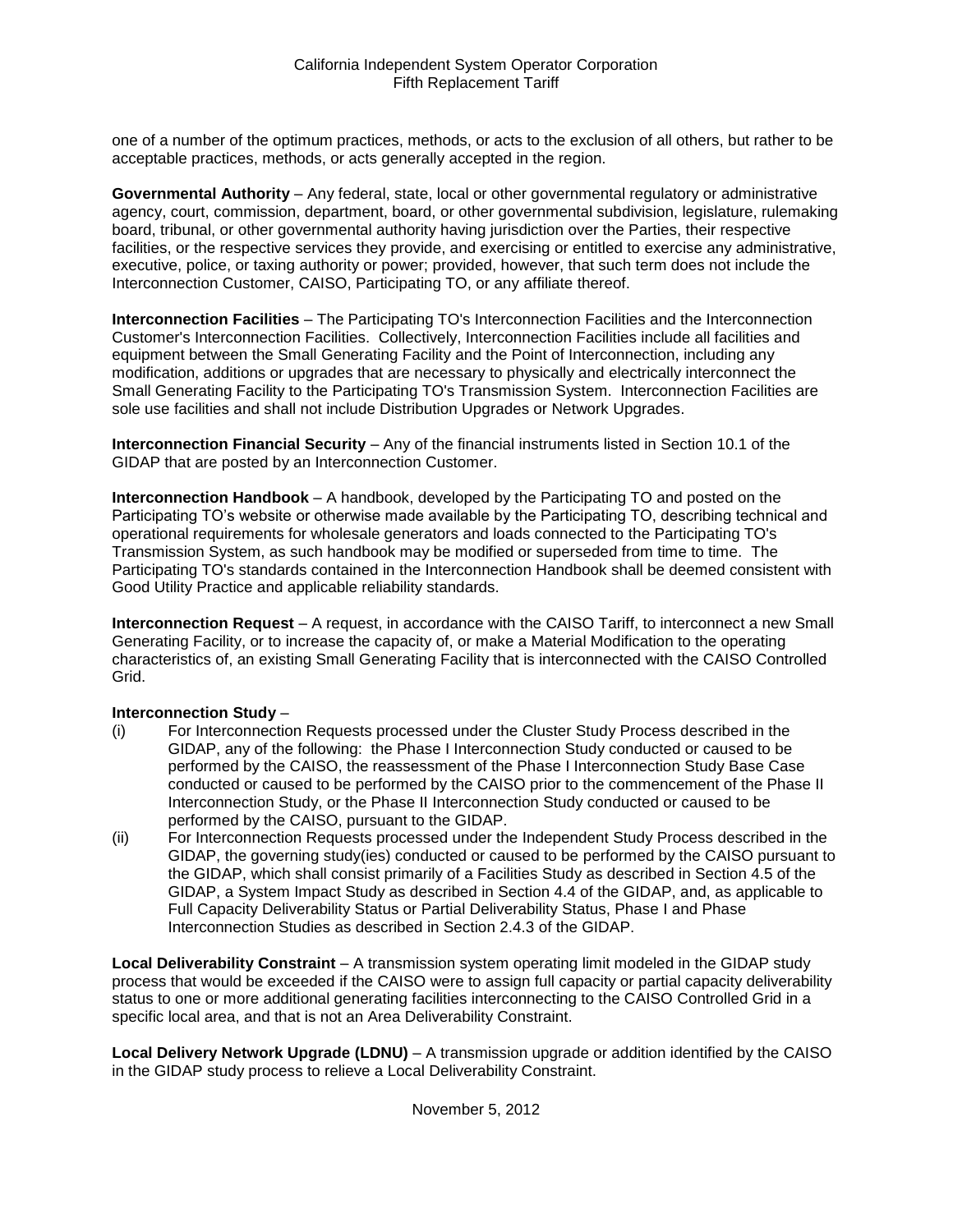**CAISO Controlled Grid** – The system of transmission lines and associated facilities of the parties to a Transmission Control Agreement that have been placed under the CAISO's Operational Control.

**CAISO Tariff** – The CAISO's tariff, as filed with FERC, and as amended or supplemented from time to time, or any successor tariff.

**Material Modification** – A modification that has a material impact on the cost or timing of any Interconnection Request or any other valid interconnection request with a later queue priority date.

**Merchant Network Upgrades** – Network Upgrades constructed and owned by an Interconnection Customer pursuant to Article 5.2.1 of this SGIA, Section 13.3 of the GIDAP, and Sections 24.4.6.1 and 36.11 of the CAISO Tariff.

**Network Upgrades –** Additions, modifications, and upgrades to the Participating TO's Transmission System required at or beyond the point at which the Small Generating Facility interconnects with the CAISO Controlled Grid to accommodate the interconnection of the Small Generating Facility with the CAISO Controlled Grid. Network Upgrades do not include Distribution Upgrades.

**Operational Control** – The rights of the CAISO under a Transmission Control Agreement and the CAISO Tariff to direct the parties to the Transmission Control Agreement how to operate their transmission lines and facilities and other electric plant affecting the reliability of those lines and facilities for the purpose of affording comparable non-discriminatory transmission access and meeting applicable reliability criteria.

**Operating Requirements** – Any operating and technical requirements that may be applicable due to the CAISO, Western Electricity Coordinating Council, Balancing Authority Area, or the Participating TO's requirements, including those set forth in this Agreement.

**Option (A) Interconnection Customer** – An Interconnection Customer that elects to interconnect pursuant to Option (A) as set forth in Section 7.2 of the GIDAP.

**Option (B) Interconnection Customer** – An Interconnection Customer that elects to interconnect pursuant to Option (B) as set forth in Section 7.2 of the GIDAP.

**Party or Parties** – The Participating TO, CAISO, Interconnection Customer or the applicable combination of the above.

**Phased Generating Facility** – A Generating Facility that is structured to be completed and to achieve Commercial Operation in two or more successive sequences that are specified in this SGIA, such that each sequence comprises a portion of the total megawatt generation capacity of the entire Generating Facility.

**Point of Interconnection** – The point where the Interconnection Facilities connect with the Participating TO's Transmission System.

**Reasonable Efforts** – With respect to an action required to be attempted or taken by a Party under this Agreement, efforts that are timely and consistent with Good Utility Practice and are otherwise substantially equivalent to those a Party would use to protect its own interests.

**Reliability Network Upgrades (RNU)** – The transmission facilities at or beyond the Point of Interconnection identified in the Interconnection Studies as necessary to interconnect one or more Generating Facility(ies) safely and reliably to the CAISO Controlled Grid, which would not have been necessary but for the interconnection of one or more Generating Facility(ies), including Network Upgrades necessary to remedy short circuit or stability problems, or system operating limits. Reliability Network Upgrades shall only be deemed necessary for system operating limits, occurring under any

November 5, 2012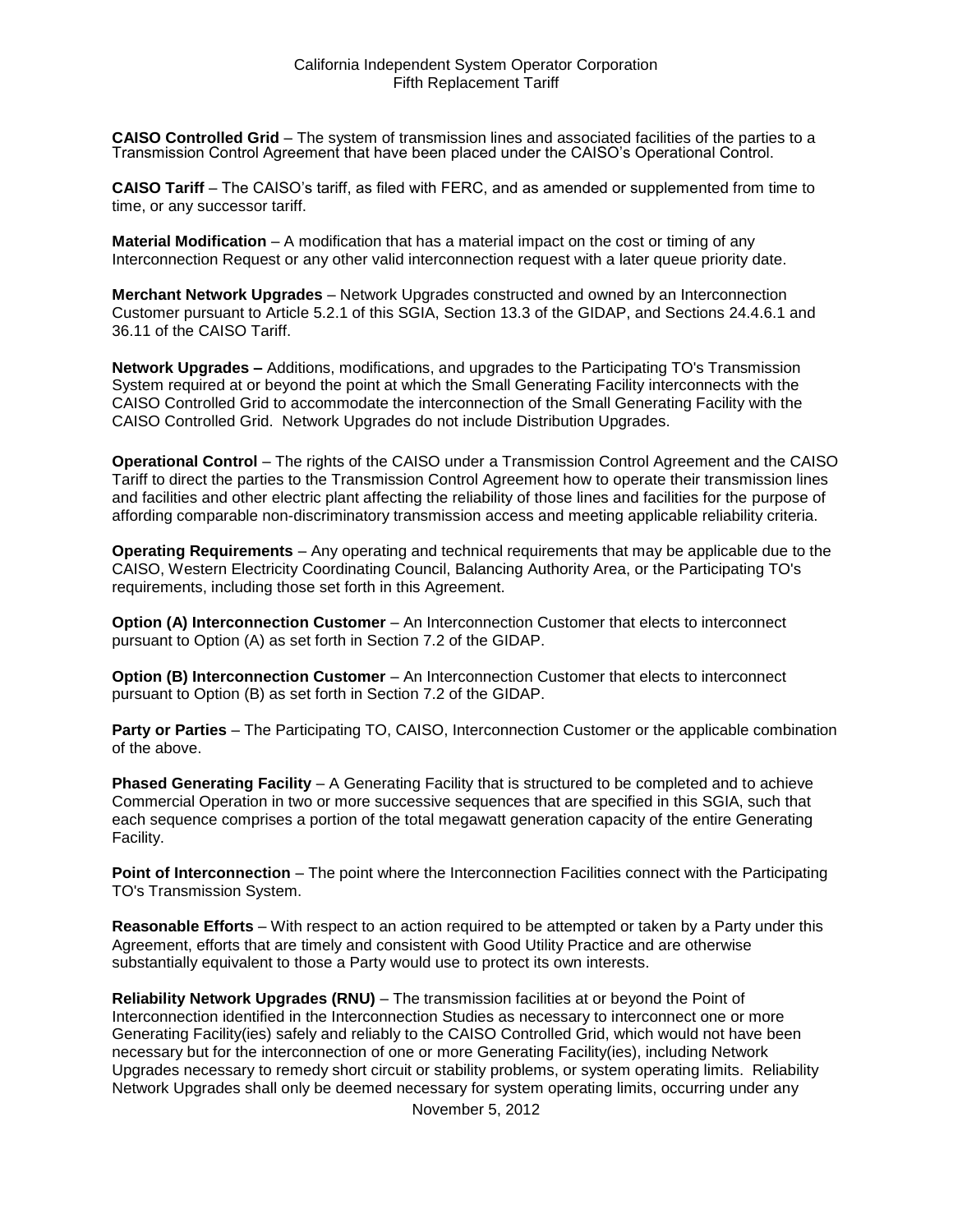system condition, which such system operating limits cannot be adequately mitigated through Congestion Management, Operating Procedures, or Special Protection Systems based on the characteristics of the Generating Facilities included in the Interconnection Studies, limitations on market models, systems, or information, or other factors specifically identified in the Interconnection Studies. Reliability Network Upgrades also include, consistent with WECC practice, the facilities necessary to mitigate any adverse impact the Generating Facility's interconnection may have on a path's WECC rating.

**Small Generating Facility** – The Interconnection Customer's device for the production of electricity identified in the Interconnection Request, but shall not include the Interconnection Customer's Interconnection Facilities.

**TP Deliverability** – The capability, measured in MW, of the CAISO Controlled Grid as modified by transmission upgrades and additions identified in the annual Transmission Plan to support the interconnection with Full Capacity Deliverability Status or Partial Capacity Deliverability Status of additional Generating Facilities in a specified geographic or electrical area of the CAISO Controlled Grid.

**Transmission Control Agreement –** CAISO FERC Electric Tariff No. 7.

**Transmission System** – The facilities owned and operated by the Participating TO and that have been placed under the CAISO's Operational Control, which facilities form part of the CAISO Controlled Grid.

**Upgrades** – The required additions and modifications to the Participating TO's Transmission System and Distribution System at or beyond the Point of Interconnection. Upgrades may be Network Upgrades or Distribution Upgrades. Upgrades do not include Interconnection Facilities.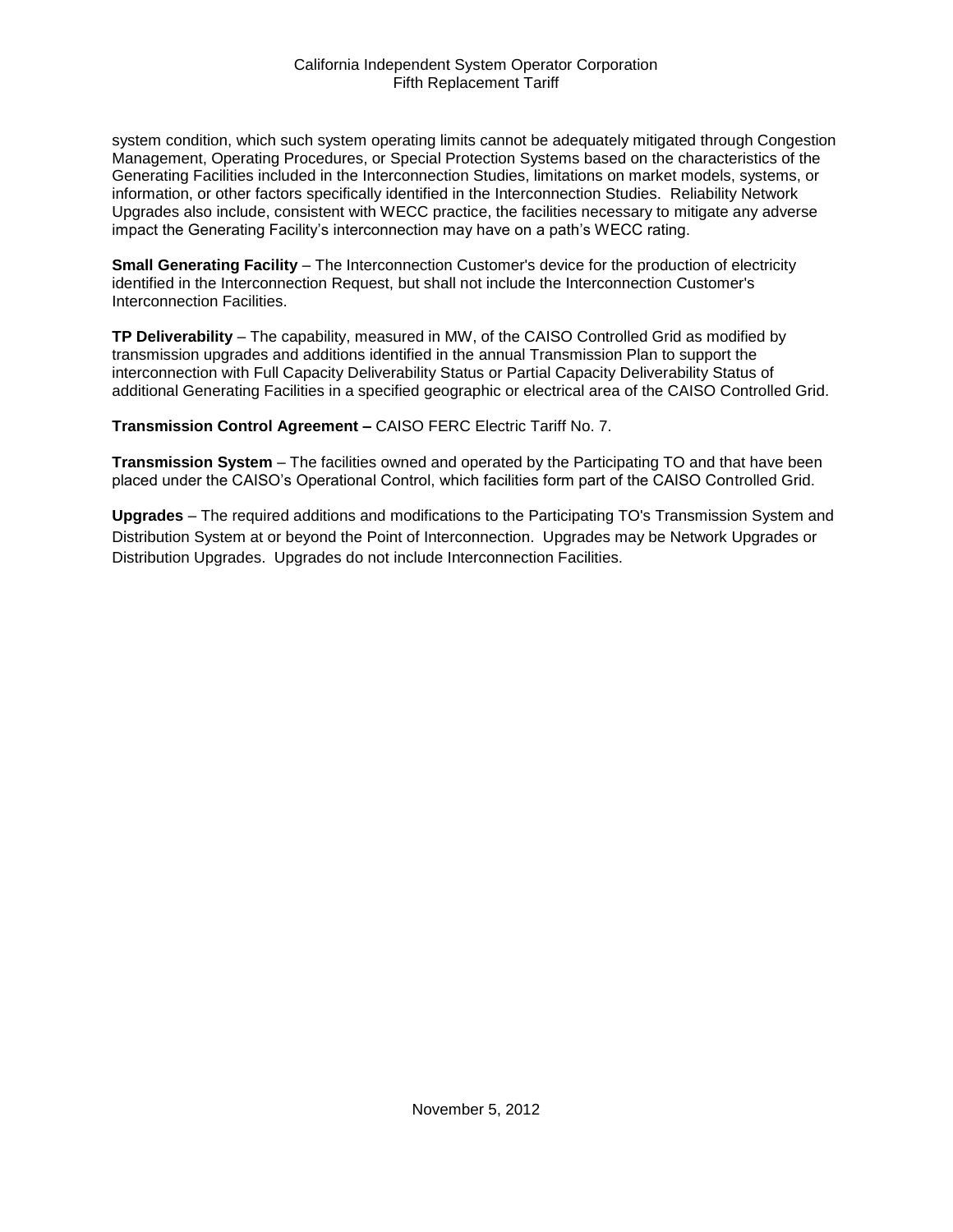## **Attachment 2**

# **Description and Costs of the Small Generating Facility, Interconnection Facilities, and Metering Equipment**

Equipment, including the Small Generating Facility, Interconnection Facilities, and metering equipment shall be itemized and identified as being owned by the Interconnection Customer or the Participating TO. The Participating TO will provide a best estimate itemized cost, including overheads, of its Interconnection Facilities and metering equipment, and a best estimate itemized cost of the annual operation and maintenance expenses associated with its Interconnection Facilities and metering equipment.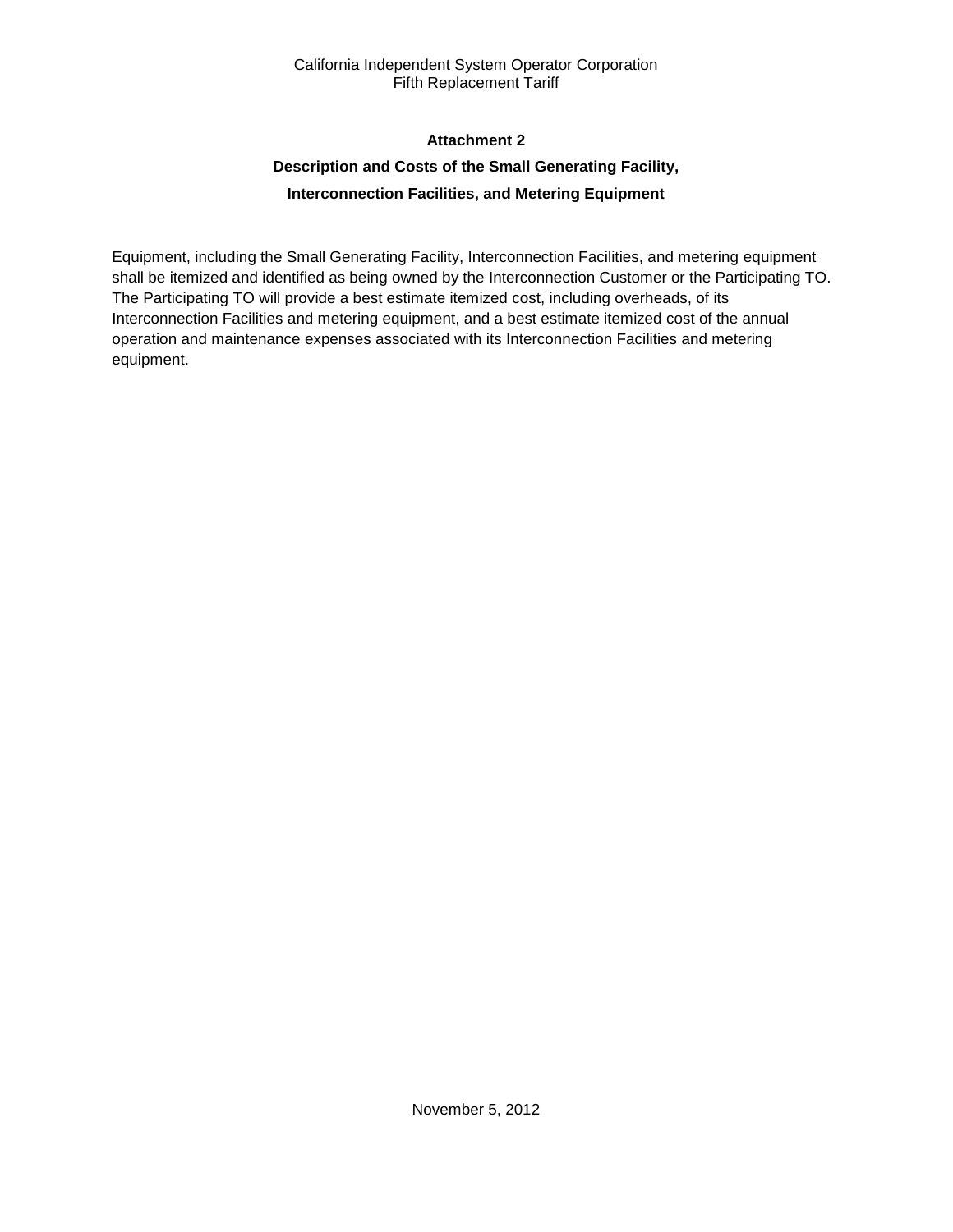## **Attachment 3**

# **One-line Diagram Depicting the Small Generating Facility, Interconnection Facilities, Metering Equipment, and Upgrades**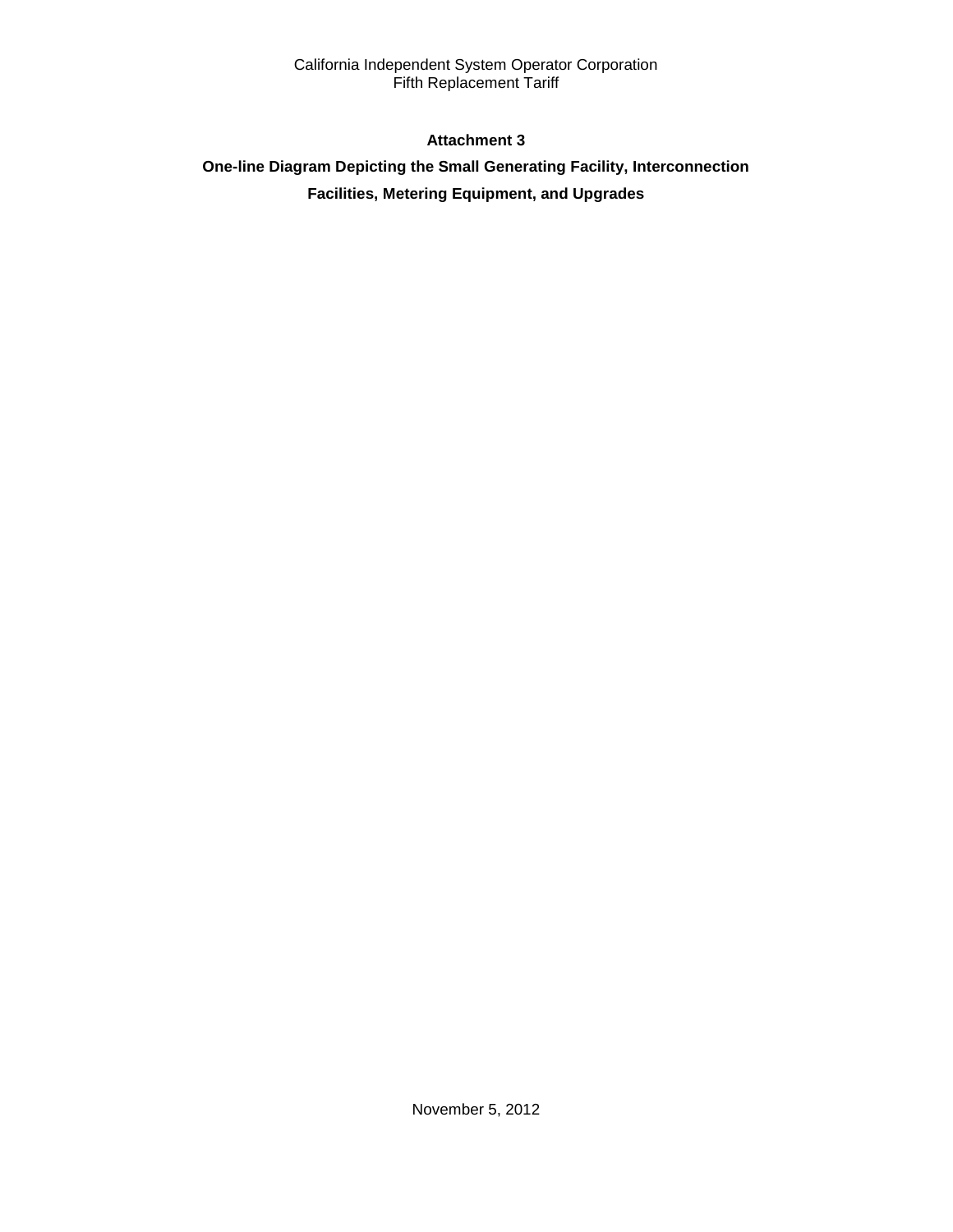# **Attachment 4 Milestones**

In-Service Date: \_\_\_\_\_\_\_\_\_\_\_\_\_\_\_\_\_\_\_\_\_\_\_

Critical milestones and responsibility as agreed to by the Parties:

|               | <b>Milestone/Date</b> | <b>Responsible Party</b>                                                                                                                                                                                                                                                                                                                                                                                                                                                        |
|---------------|-----------------------|---------------------------------------------------------------------------------------------------------------------------------------------------------------------------------------------------------------------------------------------------------------------------------------------------------------------------------------------------------------------------------------------------------------------------------------------------------------------------------|
|               |                       |                                                                                                                                                                                                                                                                                                                                                                                                                                                                                 |
|               |                       |                                                                                                                                                                                                                                                                                                                                                                                                                                                                                 |
|               |                       |                                                                                                                                                                                                                                                                                                                                                                                                                                                                                 |
|               |                       | $\begin{picture}(4) \put(0,0){\vector(1,0){100}} \put(15,0){\vector(1,0){100}} \put(15,0){\vector(1,0){100}} \put(15,0){\vector(1,0){100}} \put(15,0){\vector(1,0){100}} \put(15,0){\vector(1,0){100}} \put(15,0){\vector(1,0){100}} \put(15,0){\vector(1,0){100}} \put(15,0){\vector(1,0){100}} \put(15,0){\vector(1,0){100}} \put(15,0){\vector(1,0){100}} \put(15$                                                                                                           |
|               |                       |                                                                                                                                                                                                                                                                                                                                                                                                                                                                                 |
|               |                       |                                                                                                                                                                                                                                                                                                                                                                                                                                                                                 |
|               |                       |                                                                                                                                                                                                                                                                                                                                                                                                                                                                                 |
|               |                       | $(8) \begin{tabular}{l} \hline \rule{0.2cm}{0.15cm} \rule{0.2cm}{0.15cm} \rule{0.2cm}{0.15cm} \rule{0.2cm}{0.15cm} \rule{0.2cm}{0.15cm} \rule{0.2cm}{0.15cm} \rule{0.2cm}{0.15cm} \rule{0.2cm}{0.15cm} \rule{0.2cm}{0.15cm} \rule{0.2cm}{0.15cm} \rule{0.2cm}{0.15cm} \rule{0.2cm}{0.15cm} \rule{0.2cm}{0.15cm} \rule{0.2cm}{0.15cm} \rule{0.2cm}{0.$                                                                                                                           |
|               |                       |                                                                                                                                                                                                                                                                                                                                                                                                                                                                                 |
|               |                       | $(10) \begin{tabular}{l} \hline \rule{0mm}{3ex} \multicolumn{3}{c}{} & \multicolumn{3}{c}{} \multicolumn{3}{c}{} \multicolumn{3}{c}{} \multicolumn{3}{c}{} \multicolumn{3}{c}{} \multicolumn{3}{c}{} \multicolumn{3}{c}{} \multicolumn{3}{c}{} \multicolumn{3}{c}{} \multicolumn{3}{c}{} \multicolumn{3}{c}{} \multicolumn{3}{c}{} \multicolumn{3}{c}{} \multicolumn{3}{c}{} \multicolumn{3}{c}{} \multicolumn{3}{c}{} \multicolumn{3}{c}{} \multicolumn{3}{c}{} \multicolumn{$ |
| Agreed to by: |                       |                                                                                                                                                                                                                                                                                                                                                                                                                                                                                 |
|               |                       | Date__________________                                                                                                                                                                                                                                                                                                                                                                                                                                                          |
|               |                       | Date_______________                                                                                                                                                                                                                                                                                                                                                                                                                                                             |
|               |                       |                                                                                                                                                                                                                                                                                                                                                                                                                                                                                 |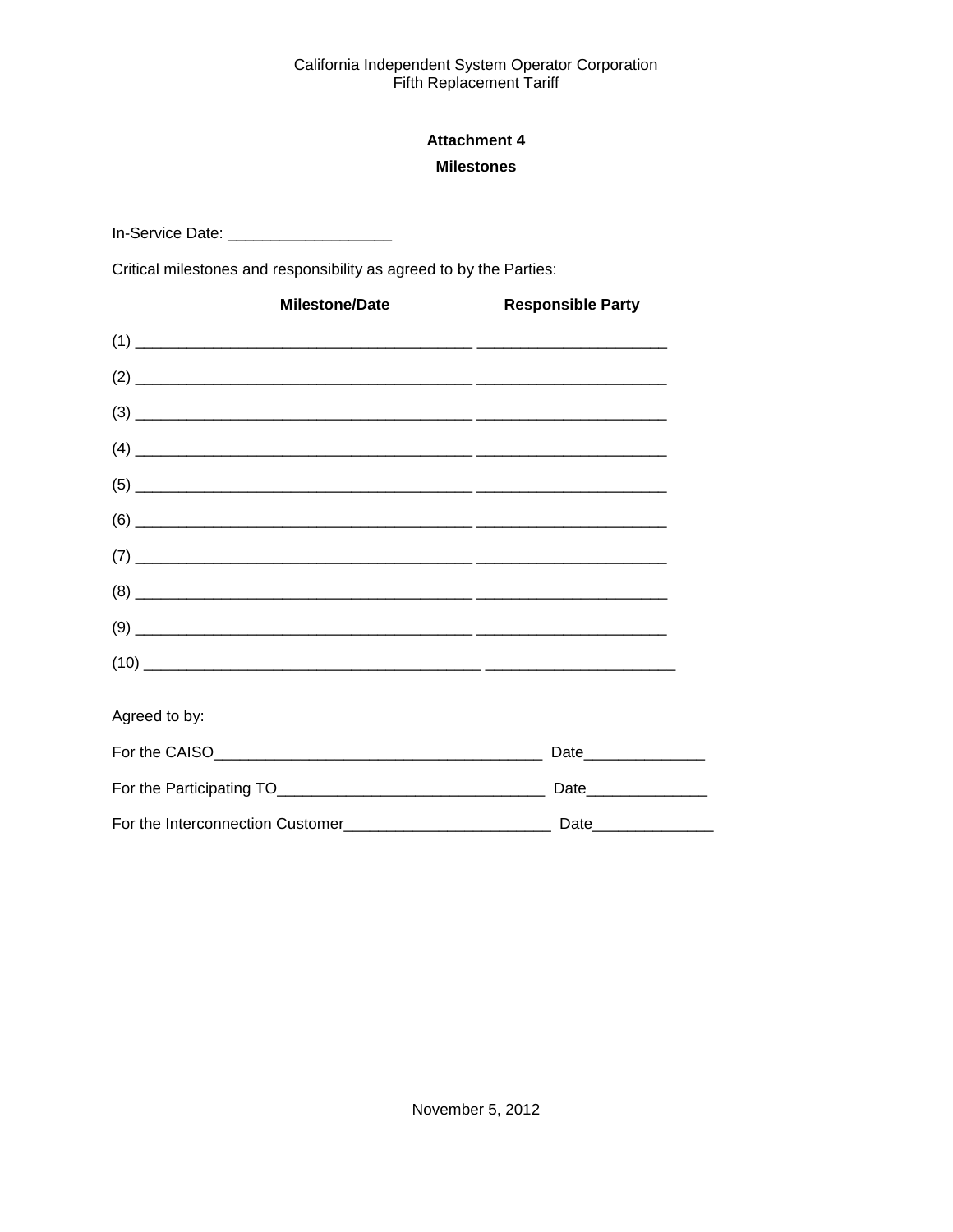## **Attachment 5**

## **Additional Operating Requirements for the CAISO Controlled Grid and Affected Systems Needed**

**to Support**

## **the Interconnection Customer's Needs**

The Participating TO and the CAISO shall also provide requirements that must be met by the Interconnection Customer prior to initiating parallel operation with the CAISO Controlled Grid.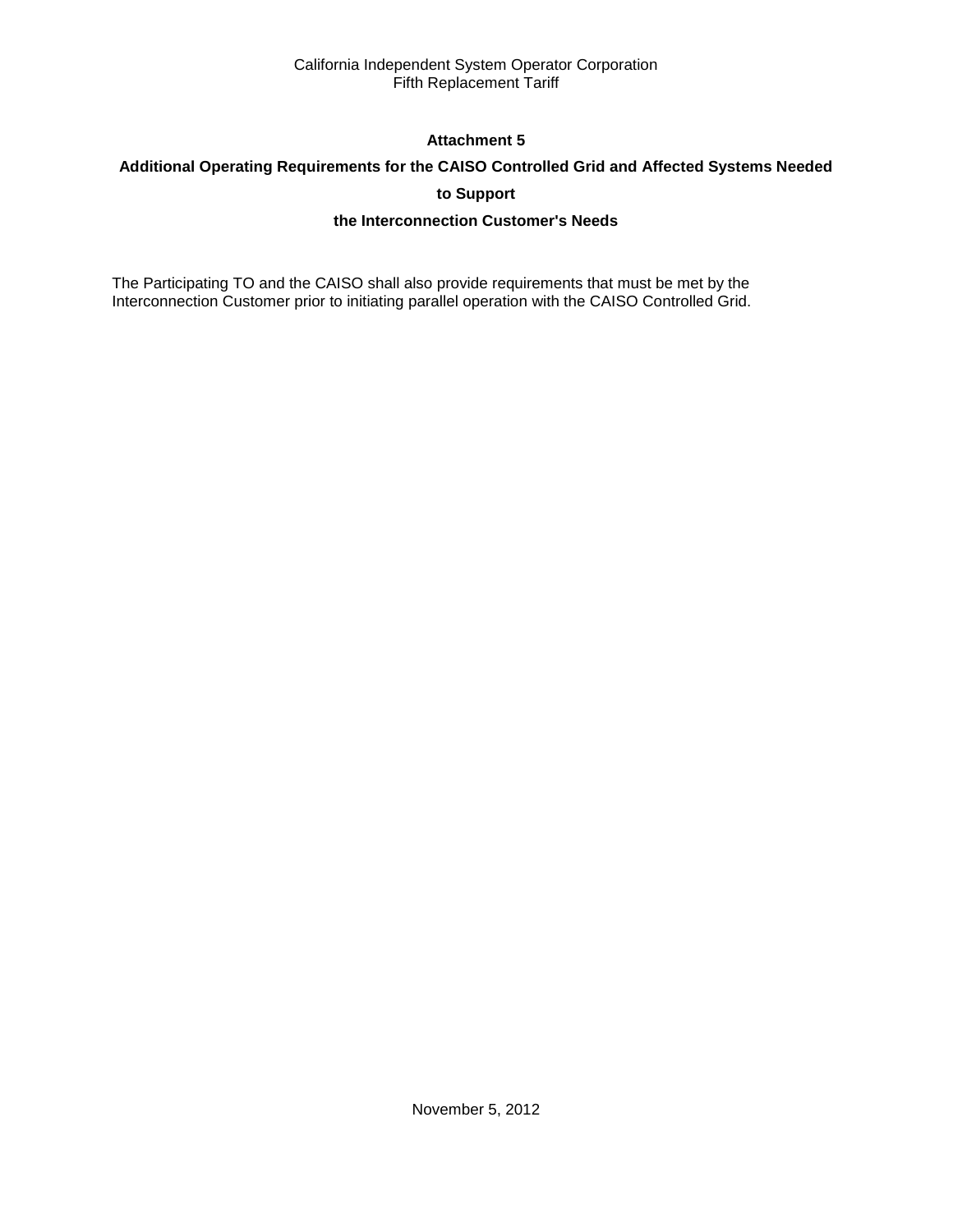## **Attachment 6**

## **Participating TO's Description of its Upgrades**

## **and Best Estimate of Upgrade Costs**

The Participating TO shall describe Upgrades and provide an itemized best estimate of the cost, including overheads, of the Upgrades and annual operation and maintenance expenses associated with such Upgrades. The Participating TO shall functionalize Upgrade costs and annual expenses as either transmission or distribution related.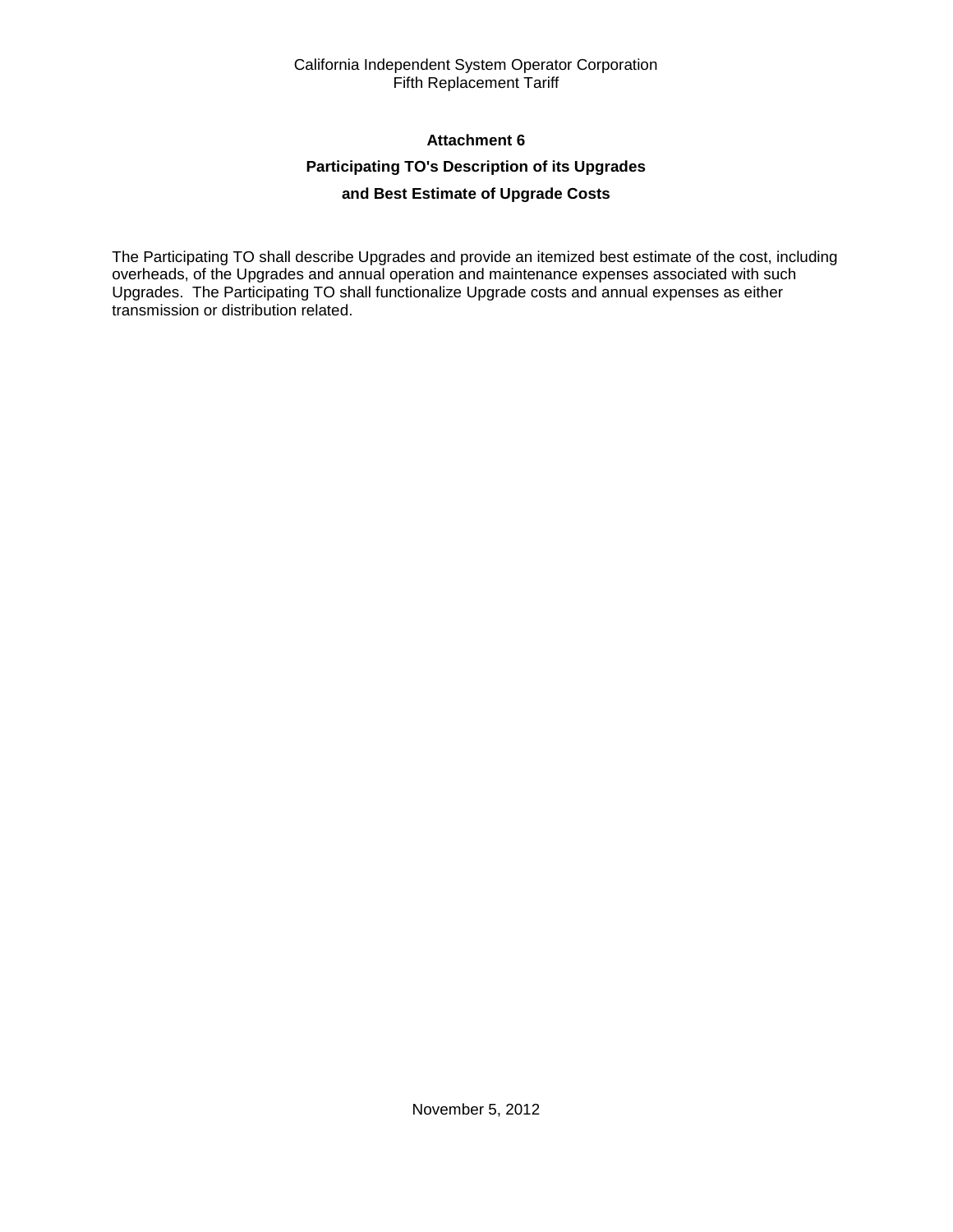## **Attachment 7**

## **Interconnection Requirements for an Asynchronous Generating Facility**

Attachment 7 sets forth requirements and provisions specific to all Asynchronous Generating Facilities. All other requirements of this Agreement continue to apply to all Asynchronous Generating Facility interconnections.

#### **A. Technical Standards Applicable to Asynchronous Generating Facilities**

#### **i. Low Voltage Ride-Through (LVRT) Capability**

A Asynchronous Generating Facility shall be able to remain online during voltage disturbances up to the time periods and associated voltage levels set forth in the requirements below.

- 1. An Asynchronous Generating Facility shall remain online for the voltage disturbance caused by any fault on the transmission grid, or within the Asynchronous Generating Facility between the Point of Interconnection and the high voltage terminals of the Asynchronous Generating Facility's step up transformer, having a duration equal to the lesser of the normal three-phase fault clearing time (4-9 cycles) or one-hundred fifty (150) milliseconds, plus any subsequent post-fault voltage recovery to the final steady-state post-fault voltage. Clearing time shall be based on the maximum normal clearing time associated with any three-phase fault location that reduces the voltage at the Asynchronous Generating Facility's Point of Interconnection to 0.2 per-unit of nominal voltage or less, independent of any fault current contribution from the Asynchronous Generating Facility.
- 2. An Asynchronous Generating Facility shall remain online for any voltage disturbance caused by a single-phase fault on the transmission grid, or within the Asynchronous Generating Facility between the Point of Interconnection and the high voltage terminals of the Asynchronous Generating Facility's step up transformer, with delayed clearing, plus any subsequent post-fault voltage recovery to the final steady-state post-fault voltage. Clearing time shall be based on the maximum backup clearing time associated with a single point of failure (protection or breaker failure) for any single-phase fault location that reduces any phase-to-ground or phase-to-phase voltage at the Asynchronous Generating Facility's Point of Interconnection to 0.2 per-unit of nominal voltage or less, independent of any fault current contribution from the Asynchronous Generating Facility.
- 3. Remaining on-line shall be defined as continuous connection between the Point of Interconnection and the Asynchronous Generating Facility's units, without any mechanical isolation. Asynchronous Generating Facilities may cease to inject current into the transmission grid during a fault.
- 4. The Asynchronous Generating Facility is not required to remain on line during multi-phased faults exceeding the duration described in Section A.i.1 of this Appendix H or single-phase faults exceeding the duration described in Section A.i.2 of this Appendix H.
- 5. The requirements of this Section A.i. of this Appendix H do not apply to faults that occur between the Asynchronous Generating Facility's terminals and the high side of the step-up transformer to the high-voltage transmission system.
- 6. Asynchronous Generating Facilities may be tripped after the fault period if this action is intended as part of a special protection system.